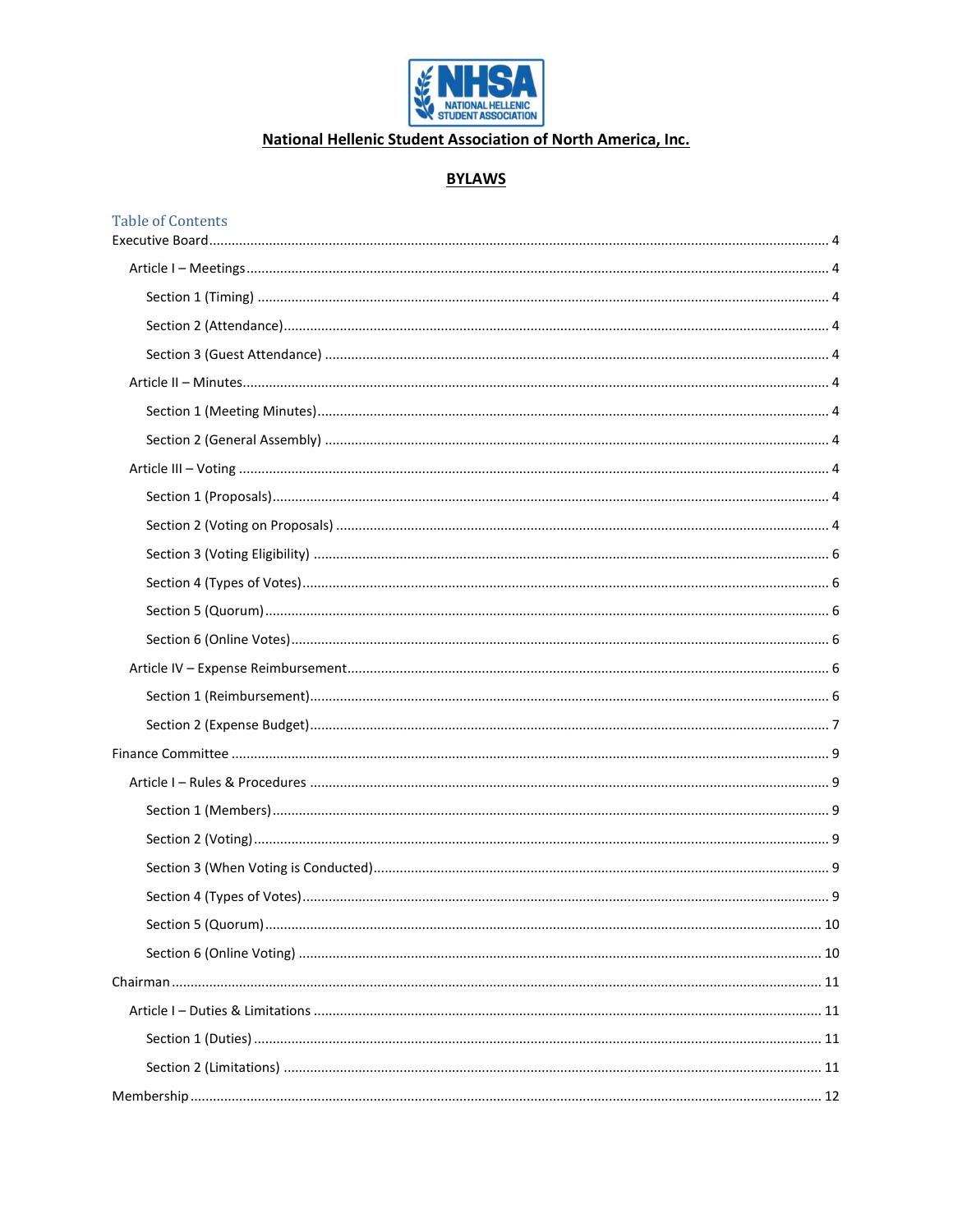

**Bylaws**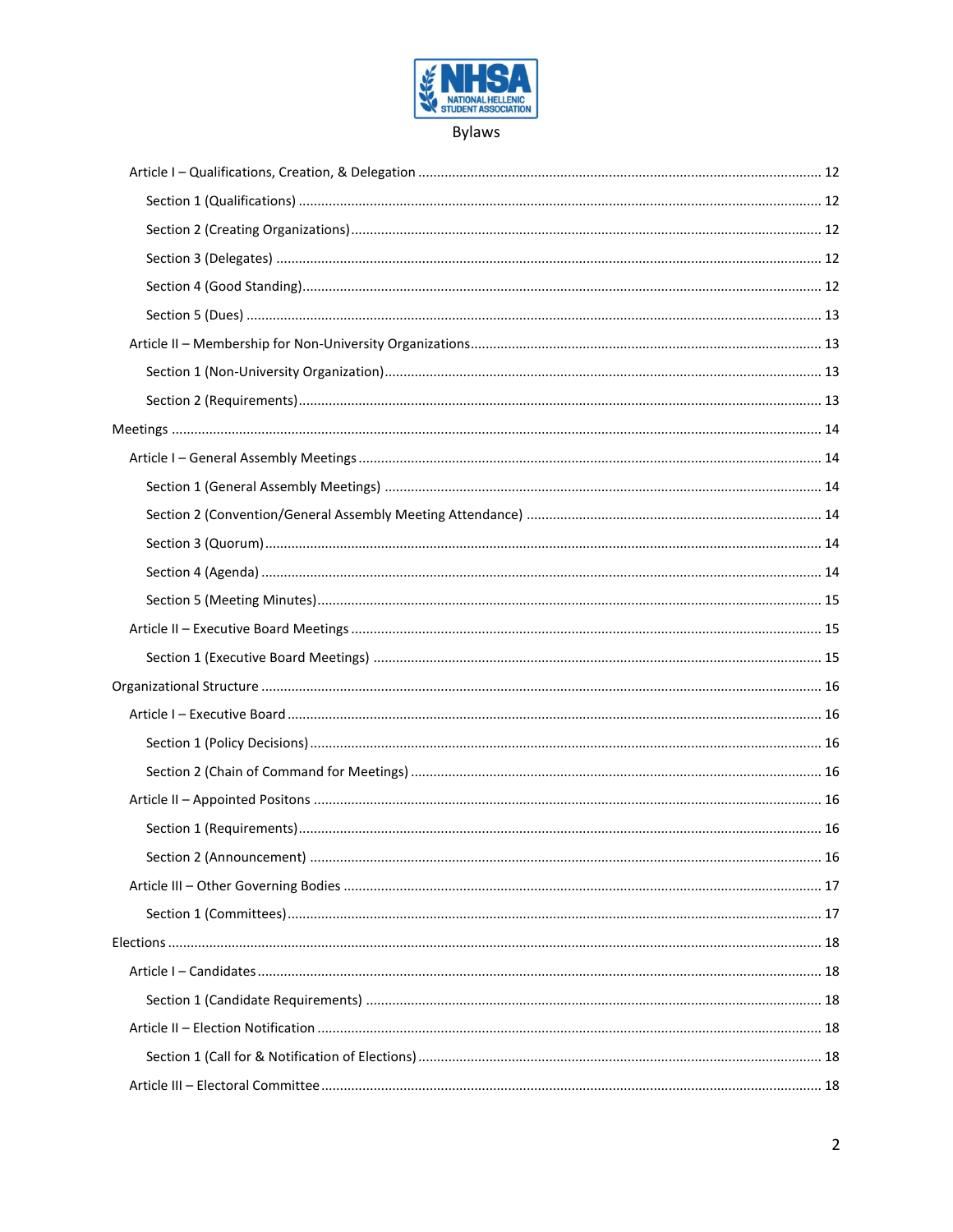

**Bylaws**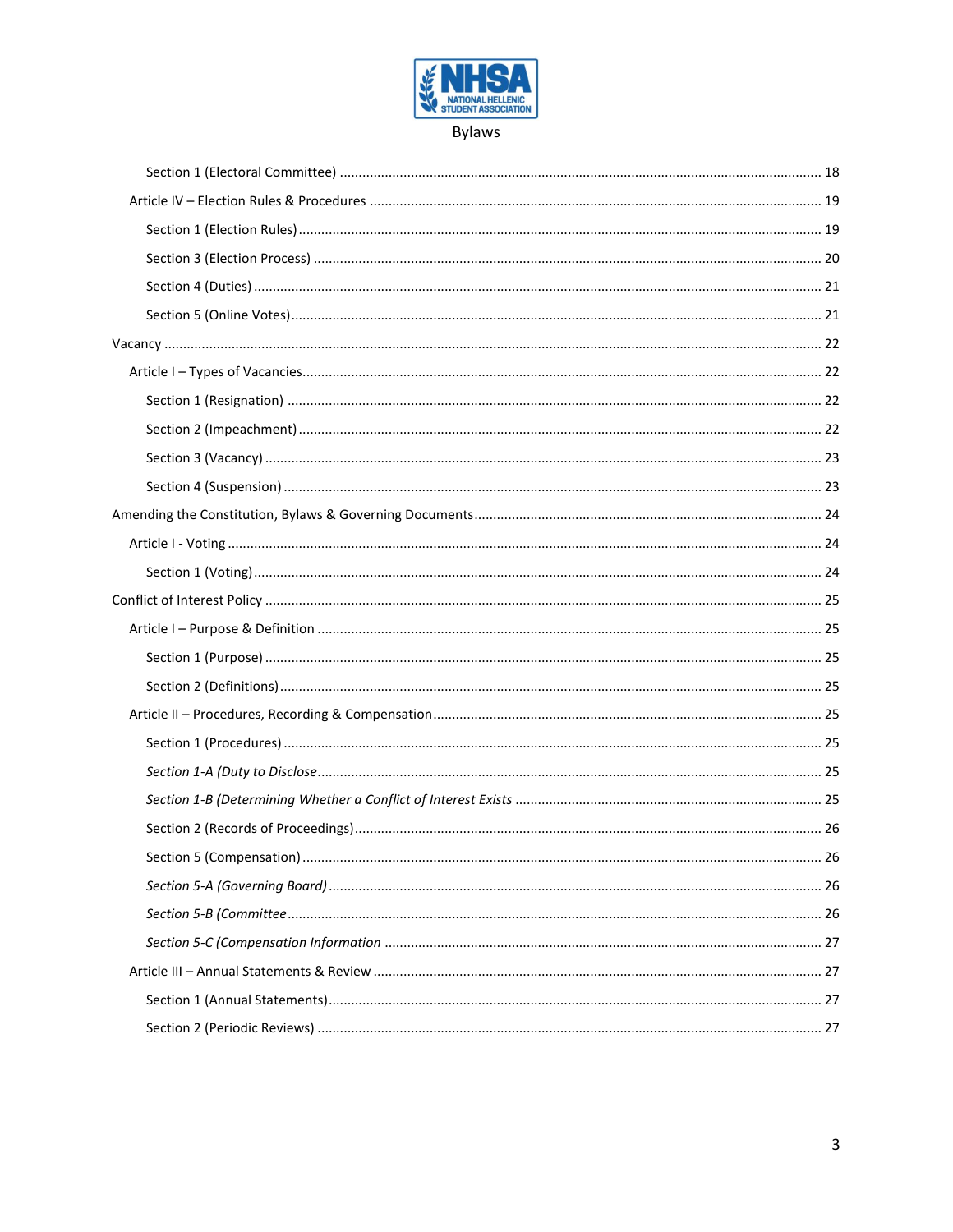

## <span id="page-3-1"></span><span id="page-3-0"></span>**Executive Board**

## **Article I – Meetings**

### <span id="page-3-2"></span>**Section 1 (Timing)**

The Executive Board should convene monthly. Three months prior to a Convention, it is recommended that the Executive Board holds weekly or biweekly meetings. The President may call or cancel a meeting at their discretion.

## <span id="page-3-3"></span>**Section 2 (Attendance)**

All Executive Board members (Constitution Article III, Section 1) are required to attend each meeting. If an Executive Board member cannot attend a meeting, notice should be provided in advance to the President in order to be excused; otherwise they will be considered absent. The term "in advance" shall be determined by the President.

### <span id="page-3-4"></span>**Section 3 (Guest Attendance)**

Those who participate in Executive Board, who are not members of the Executive Board, shall be considered guests. Guests may join the meeting with the consent of the President. The President may limit the time the Guest may be allowed to attend the meeting. Committee members that are not defined in the NHSA Constitution, Bylaws or governing documents shall be considered Guests.

## **Article II – Minutes**

### <span id="page-3-6"></span><span id="page-3-5"></span>**Section 1 (Meeting Minutes)**

Meeting minutes shall be kept for Executive Board and General Assembly meetings. Minutes should contain specific information for the meeting, including, but not limited to, the date, start time, end time, attendance, votes conducted and their outcome, bank account balances, monetary transactions, and notes on what transpired during the meeting.

#### <span id="page-3-7"></span>**Section 2 (General Assembly)**

At General Assembly meetings, an agenda and semi-annual report containing pertinent information should be provided to each Delegate. If voting is to take place, a means of voting should be provided (i.e. a ballot). Detailed minutes should be taken during the course of the General Assembly.

## **Article III – Voting**

#### <span id="page-3-9"></span><span id="page-3-8"></span>**Section 1 (Proposals)**

All items brought forth for a vote should be done so in the form of a proposal outlining the vote that is to take place and important details related to the vote. Proposals should remain objective and unbiased.

#### <span id="page-3-10"></span>**Section 2 (Voting on Proposals)**

Decisions before the Executive Board that are of significant value shall be voted upon per the guidelines in the NHSA Constitution. The President shall decide if a proposal is to be brought to the Executive Board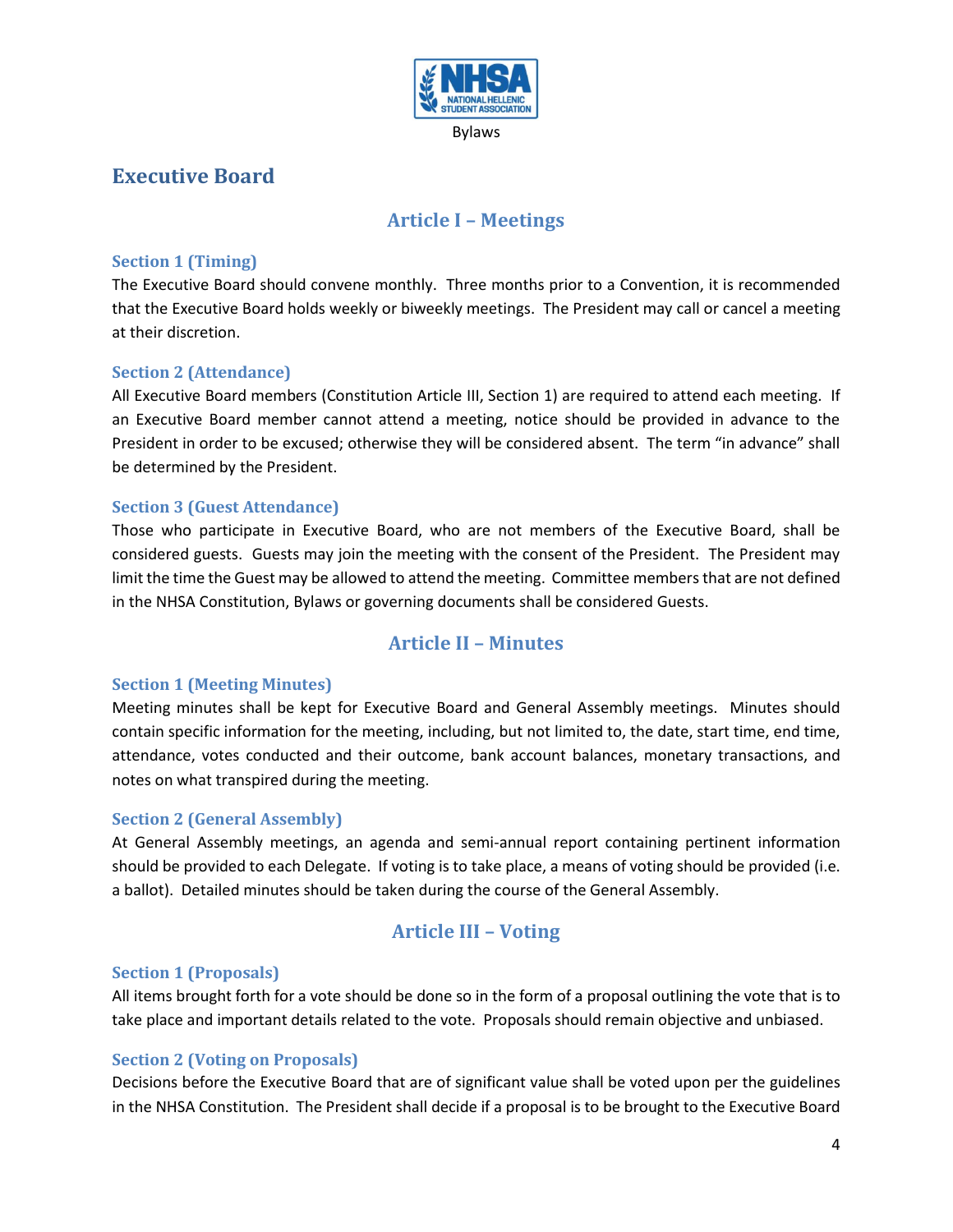

for a vote, unless the following occurs: (a) a proposal for Constitutional amendments or bylaw changes, (b) a decision that is binding (i.e. a contract), (c) budgets, (d) an amount to exceed \$500.00 USD/CAD, (e) an amount between \$250.00 and \$499.00 should it have not been included in a budget, and (f) adding or removing an initiative.

## *Section 2-A (Amounts over \$500)*

In the case where a proposal is for an amount that is \$500.00 USD/CAD or above, the vote must be passed by the Executive Board per the guidelines in the NHSA Constitution. Anytime a transaction is to occur above \$500.00, the Chairman must be sought for approval.

#### *Section 2-B (Amounts between \$100 & \$500)*

In the case where a proposal is of an amount between \$100.00 and \$500.00 USD/CAD, the proposal can be passed by a vote conducted by the Finance Committee (refer to Finance Committee Bylaw). The Executive Board may also vote on such proposals; however, it is not required.

### *Section 2-C (Amounts below \$100)*

In the case where the Chairman, President, Vice President, or Treasurer create a monetary transaction below the amount of \$100.00 USD/CAD, they shall be reimbursed for their expense should it be reasonable, within the scope of their position or duties, and provides a valid receipt and with an expense report. A receipt must include the place, time, day, and amount of the transaction. No expense shall be reimbursed without a receipt and expense report. A vote by the Executive Board is not necessary; however, the Finance Committee shall be responsible for facilitating the reimbursement. This does not mean that the Executive Board cannot vote on these transactions. This right should only be exercised in urgent situations. If enough time allows, expenses should be discussed with the Finance Committee and/or Executive Board prior to them being incurred. Any reimbursements made, must be provided in the meeting minutes.

If any member Finance Committee or Chairman believes that there has been mismanagement of funds, they have a right to question that reimbursement. In this event, the Finance Committee must vote on the reimbursement. This vote is subject to the veto power of the Chairman and/or President.

### *Section 2-D (Binding Agreements)*

In the case where a binding agreement is being made (i.e. a contract), despite the monetary amount associated with it, must be approved by the Executive Board. This applies for agreements being created by NHSA or agreements NHSA is participating in. Anytime a binding agreement is to occur, the Chairman should be sought for advice and approval. Any member of a governing body of NHSA may participate in the negotiations of binding agreements.

### *Section 2-E (Amendments)*

In the case where Constitutional amendments or bylaw changes are being proposed, the Executive Board is required to vote on them following the guidelines in the NHSA Constitution.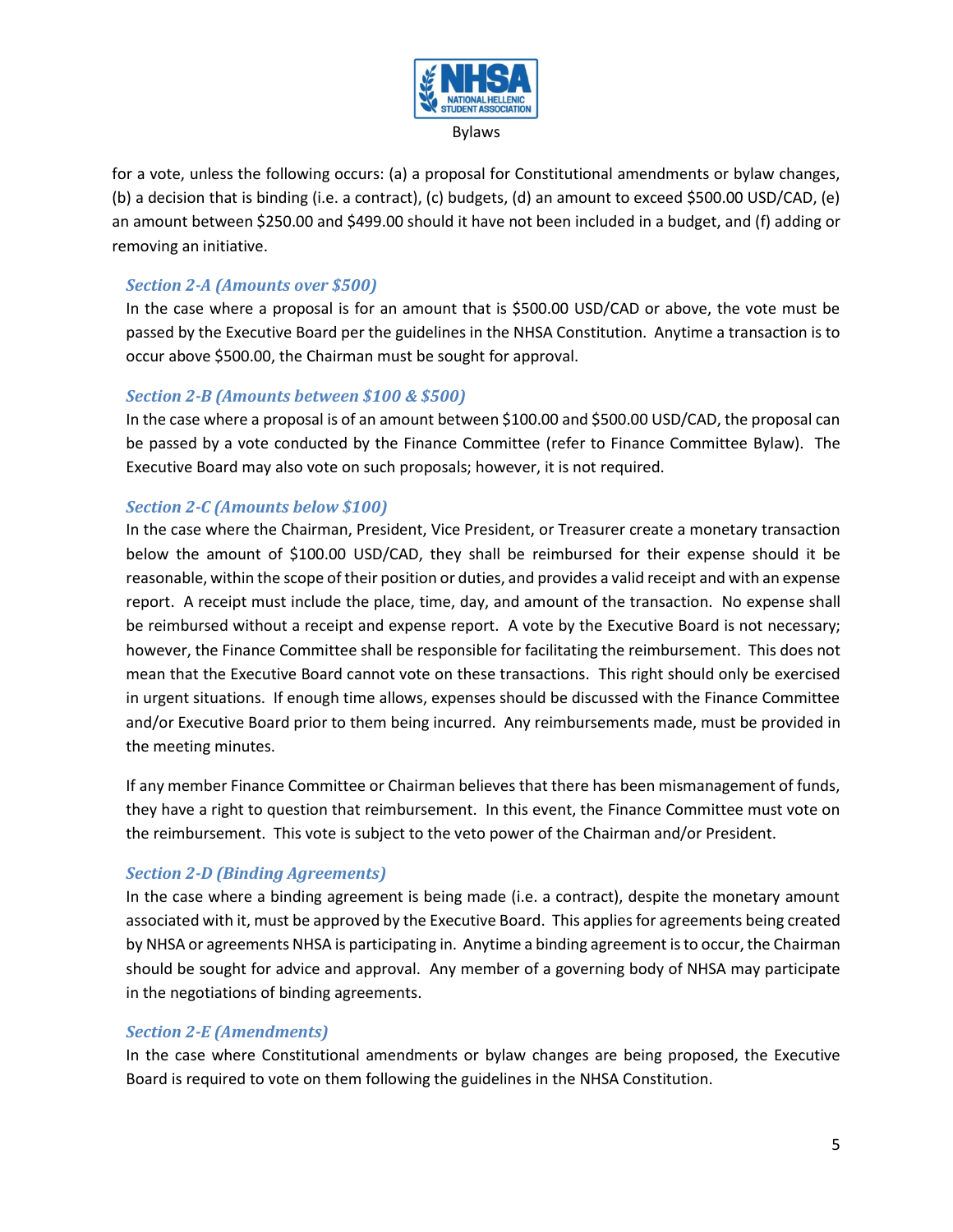

### *Section 2-G (Initiatives)*

In the case where initiatives or large projects are to be started or ended, the Executive Board shall vote.

### <span id="page-5-0"></span>**Section 3 (Voting Eligibility)**

Only those who have been elected may vote on matters before the Executive Board. Each elected official, other than the President, shall have one (1) vote. In a situation in which there is a tie, the President shall cast a vote to break the tie.

Voting within committees shall be governed by that committee's policies and procedures which may be outlined within the NHSA Constitution, Bylaws, or governing document/policy. A vote of the Executive Board outweighs that of a committee. Appointed positions may vote on matters related to their position within a committee, however, they may not participate in an Executive Board vote.

## <span id="page-5-1"></span>**Section 4 (Types of Votes)**

A voter has three options for voting: (a) Yes/Approve, (b) No/Deny, or (c) Abstain. If a voter does not cast a vote, their vote shall be considered an abstention, unless otherwise noted in the NHSA Constitution or Bylaws.

### <span id="page-5-2"></span>**Section 5 (Quorum)**

The quorum of the Executive Board shall consist of two-thirds (2/3) of the voting members. A simple majority is needed to pass a proposal, unless otherwise stated in the NHSA Constitution or Bylaws.

### <span id="page-5-3"></span>**Section 6 (Online Votes)**

It is encouraged that all Executive Board votes are to be discussed during a regularly scheduled meeting and the actual vote be conducted via email. Should a proposal require a vote to be conducted quickly, the vote may be done via e-mail, without a discussion taking place at an Executive Board meeting prior to voting. The subject of the email should indicate that a vote is taking place and what the vote is for. The body of the email should also state that a vote is taking place, what the vote is for, and the proposal should either be included in the text of the email, as an attachment, or as a link to a document. All Executive Board members should be included on the email and may participate in a decision/voice their opinion; however, only elected officials may cast their vote. A Committee may follow similar rules and guidelines to cast an online vote.

## **Article IV – Expense Reimbursement**

#### <span id="page-5-5"></span><span id="page-5-4"></span>**Section 1 (Reimbursement)**

The Chairman, President, Vice President, Treasurer, Director of Operations, Director of Communications, Director of Special Projects & Initiatives, and the Director of Marketing shall be eligible for full reimbursements of all reasonable expenses related to official NHSA activities should it fall within the scope of their position or duties.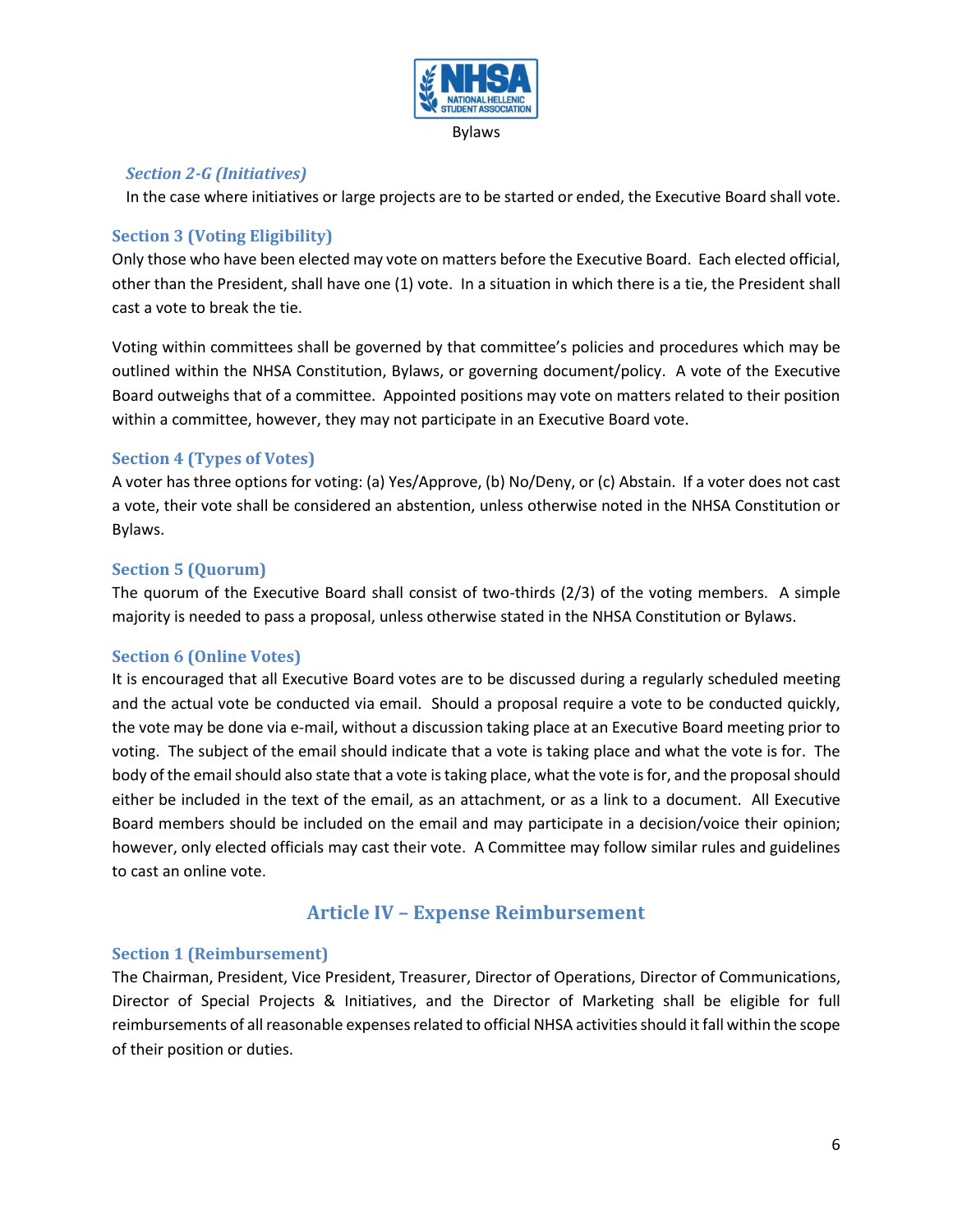

The Finance Director, Logistics Director, and IT Director shall be eligible for reimbursement of half of all reasonable expenses related to official NHSA activities should it fall within the scope of their positions or duties.

The Regional Directors shall be eligible for reimbursement of a quarter of all reasonable expenses related to official NHSA activities within their region should it fall within the scope of their position or duties.

Any position may petition the Executive Board to be reimbursed above the thresholds listed herein or to receive reimbursement for an expense that is outside of the scope of their position or duties.

Reimbursement of any expense must have a valid receipt and with an expense report. A receipt must include the place, time, day, and amount of the transaction. No expense shall be reimbursed without a receipt. Bank or credit card statements will only be accepted if a receipt was not provided. Each member/individual seeking reimbursement is responsible for making the Finance Committee aware of the expense and sending the receipt and expense report.

Reimbursement request along with the attached appropriate information must be sent to the Treasurer, President, and Chairman.

### <span id="page-6-0"></span>**Section 2 (Expense Budget)**

A budget must be created and approved by the Executive Board prior to any trips, events/conferences, etc. take place. The budget may include, but is not limited to, transportation, meals, hotel, and registration fees. The budget should be allocated into categories (i.e. transportation, meals, hotel, registration fees), prior to the trip taking place. A budget of more than \$500.00 USD/CAD must be approved by the Chairman. Should the Executive Board feel that the Chairman made an unfair decision, they may overturn the decision by a supermajority vote of the entire Executive Board. When necessary, the budget allocation may be altered (i.e. spend more on hotel than meals), however, any amount spent above the budget shall not be reimbursed. Under reasonable circumstances, the budget may be exceeded, and reimbursement made with the approval of the Finance Committee.

Each budget should incorporate the number of people attending the trip, event/conference, etc.; however, the budget does not increase because more people are attending. The budget should also include details of the trip, event/conference, etc. and what is to be accomplished. Furthermore, a tentative agenda/timeline should be provided.

All Executive Board members and volunteers shall pay the full price for any NHSA event; however, after the event, they shall be reimbursed the full amount so long as they reasonably completed their assigned tasks during the event and contribute to the events planning and overall success. This does not apply for the Advisory Council, Board of Trustees, and Chairman, who may attend the events free of charge as approved guests. The cost of transportation to the events shall be covered in full for the Executive Board and the Chairman so long as it is accounted for in the budget. Those eligible for travel reimbursement should book as far in advance as possible and in good faith, try to find the most reasonable cost of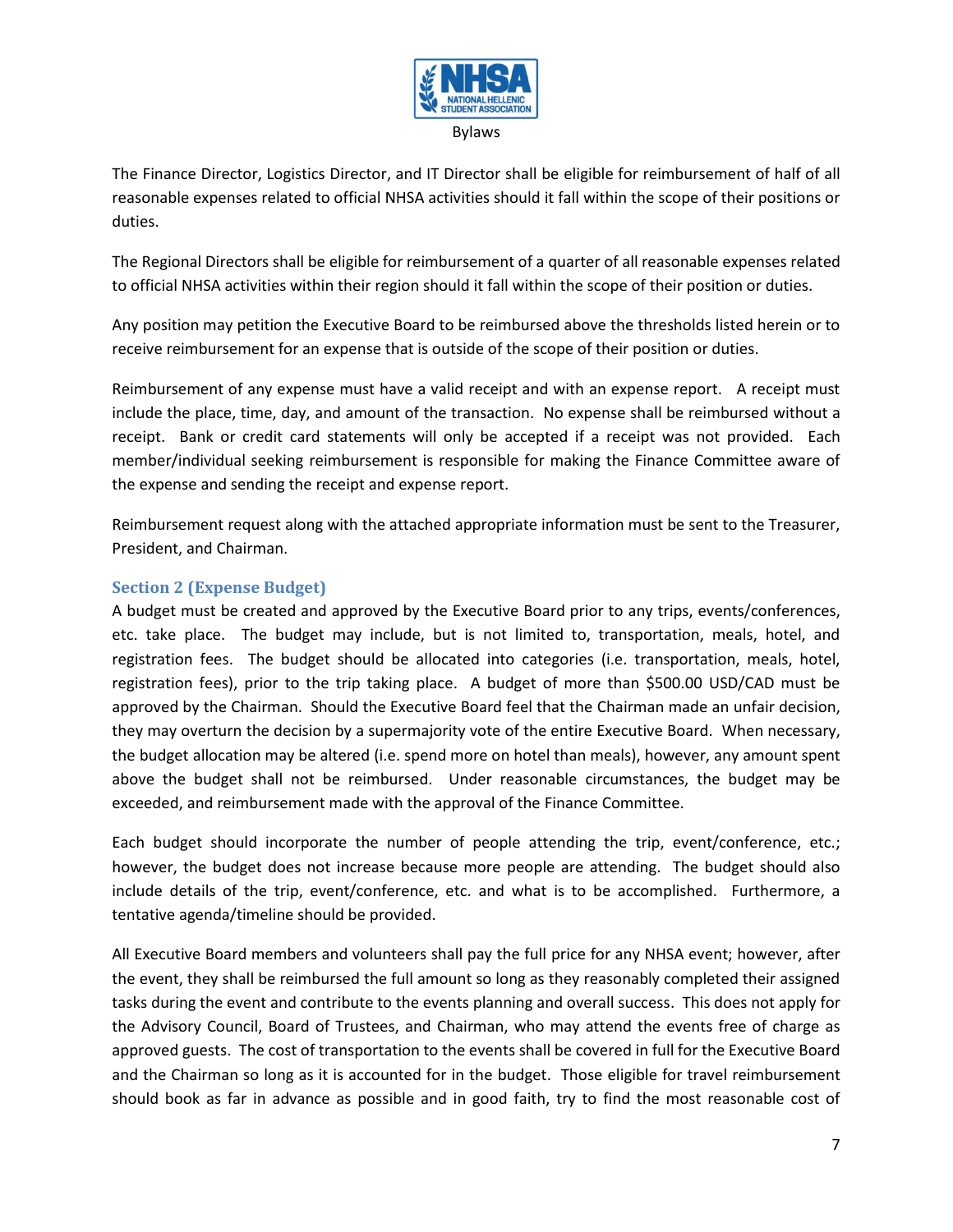

transportation, not the most convenient (so long as you arrive to the event on time). Only standard, coach, or economy travel accommodations shall be eligible for reimbursement. Transportation to and from the airport should be the lowest cost form of transportation (i.e. if there is a train from the airport to the city center, which is cheaper than a taxi, the train should be taken). In order for any reimbursement to occur for travel expenses, an itinerary showing your name and cost of transportation must be provided with an expense report.

No expenses shall be reimbursed without proper documentation.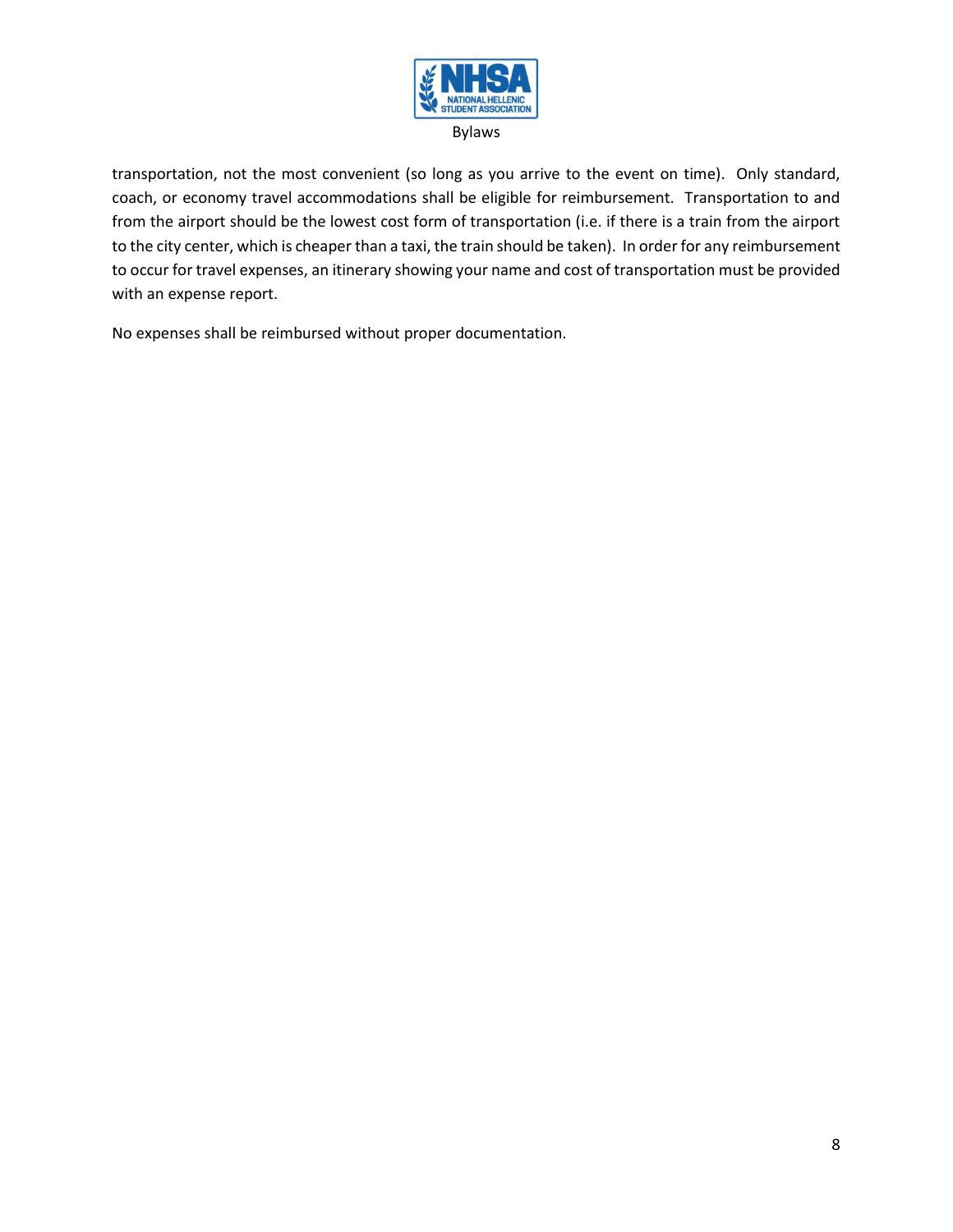

## <span id="page-8-1"></span><span id="page-8-0"></span>**Finance Committee**

## **Article I – Rules & Procedures**

#### <span id="page-8-2"></span>**Section 1 (Members)**

The Finance Committee shall be made up of the President, Vice President, Finance Director, Director of Operations, and shall be chaired by the Treasurer. There are five (5) voting members on the Finance Committee and the Chairman will serve as a non-voting member.

#### <span id="page-8-3"></span>**Section 2 (Voting)**

Each voting member of the Finance Committee will be allotted one (1) vote on each proposal. Anything being voted on by the Finance Committee shall be considered a proposal. A simple majority is needed for a vote to pass. The Chairman, only in extreme situations, when in good faith, reasonably believes that a proposal is detrimental to NHSA, goes against the NHSA Constitution or Bylaws, money is being mismanaged, or jeopardizes NHSA legally or financially, shall be allowed to veto a proposal should it be passed. If the Finance Committee believes the decision is unfair, they may turn to the Executive Board for a vote. Should the vote pass and be vetoed again by the Chairman, the Advisory Council may be petitioned to override the veto.

### <span id="page-8-4"></span>**Section 3 (When Voting is Conducted)**

#### *Section 3-A (Amounts between \$100 & \$500)*

The Finance Committee shall vote on any proposal of an amount that is between \$100.00 and \$500.00 USD/CAD without the need of Executive Board approval. The Executive Board may vote instead of the Finance Committee for amounts within this range.

#### *Section 3-D (Amounts less than \$100)*

The Finance Committee will not vote on any expense or proposal that is less than \$100 so long as the expense was made by the Chairman, President, Vice President, or Treasurer. An expense report and receipt must be provided in order to receive reimbursement. No vote shall be conducted unless there is an objection to the expense by a voting or nonvoting member of the Finance Committee.

Should an expense have been incurred from someone else seeking reimbursement, a vote shall take place. Upon a simple majority vote, the proposal shall pass, and a reimbursement made. All current expenses shall be reported in the meeting minutes.

### <span id="page-8-5"></span>**Section 4 (Types of Votes)**

A voter has three options for voting: (a) Yes/Approve, (b) No/Reject, or (c) Abstain. If a voter does not cast a vote, their vote shall be considered an abstention, unless otherwise noted in the NHSA Constitution or Bylaws.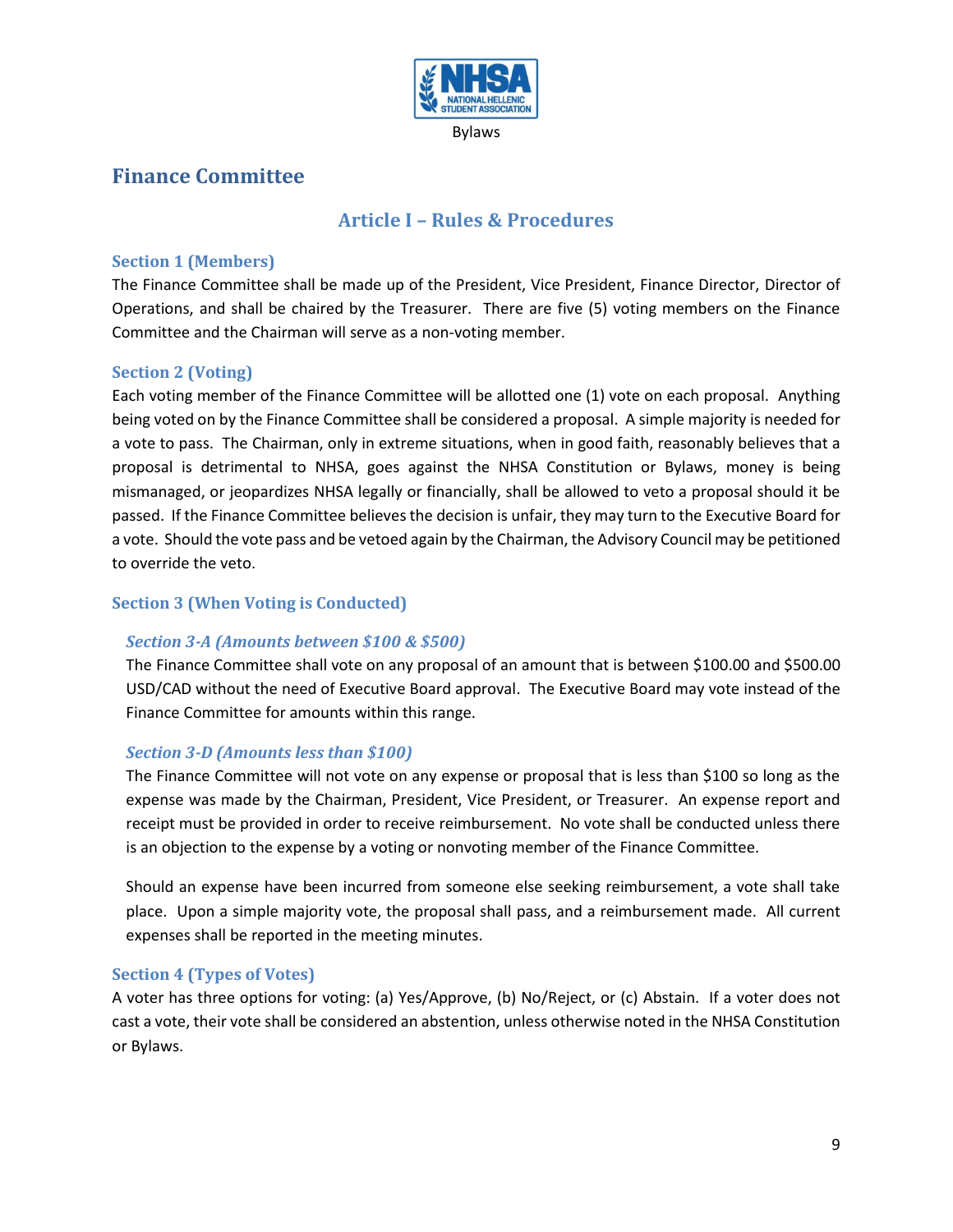

#### <span id="page-9-0"></span>**Section 5 (Quorum)**

The quorum of the Finance Committee shall consist of all voting members. A simple majority is needed to pass a proposal, unless otherwise stated in the NHSA Constitution or Bylaws.

#### <span id="page-9-1"></span>**Section 6 (Online Voting)**

It is encouraged that all Finance Committee members discuss expenses during a scheduled meeting. Should a proposal require a vote to be conducted quickly, the vote may be done via e-mail. The subject of the email should indicate that a vote is taking place and what the vote is for. The body of the email should also state that a vote is taking place, what the vote is for, and the proposal should either be included in the text of the email, as an attachment, or as a link to a document. All Finance Committee members should be included on the email and may participate in a decision/voice their opinion; however, only voting members may cast their vote.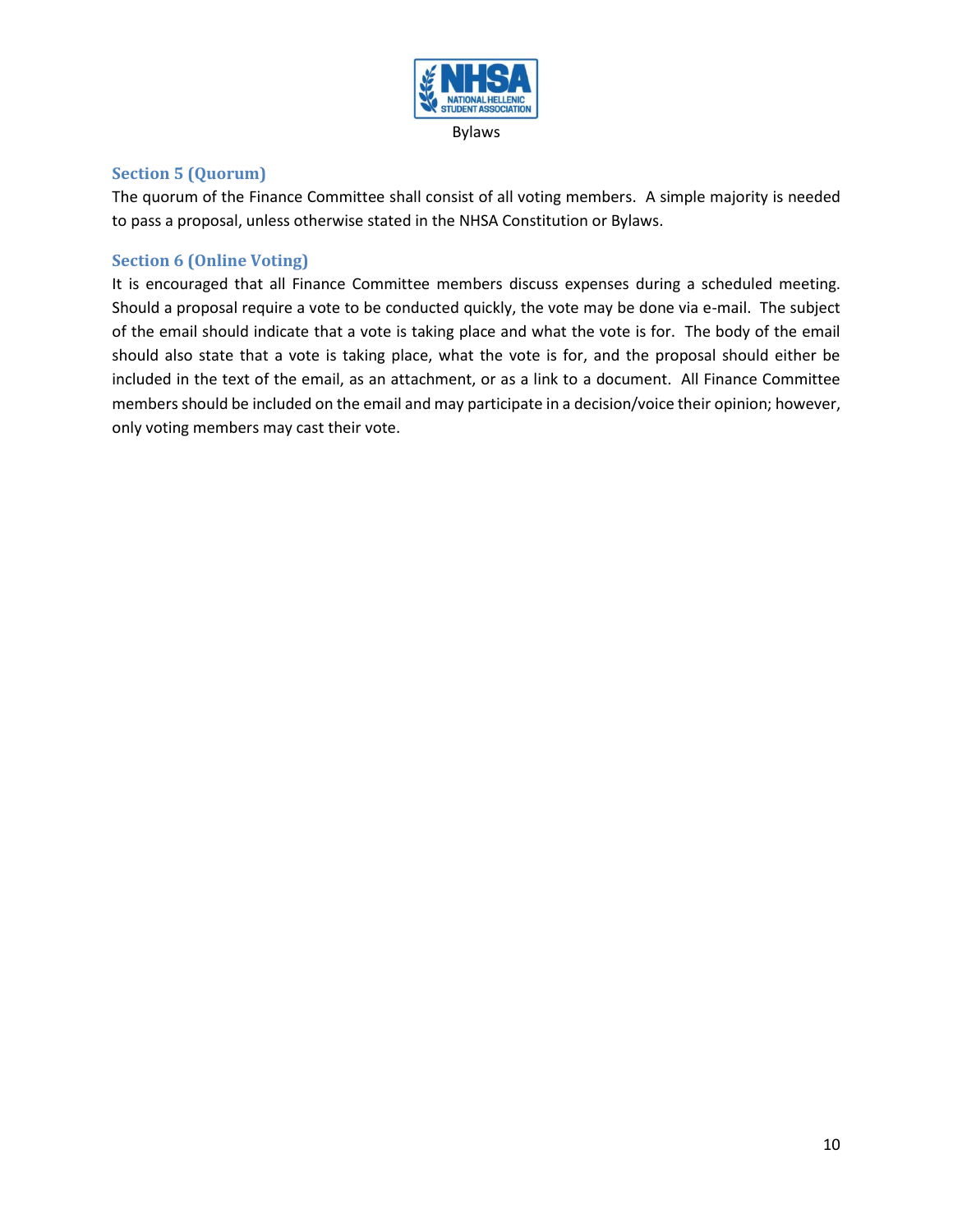

# <span id="page-10-1"></span><span id="page-10-0"></span>**Chairman**

## **Article I – Duties & Limitations**

## <span id="page-10-2"></span>**Section 1 (Duties)**

The Chairman may represent and act as a spokesperson for NHSA, in good faith, at any event, function, conference, meeting, negotiations, and legal matters. The Chairman shall serve as an agent of NHSA as well as the "Secretary" on all bank accounts and documents. The Chairman will also serve as an agent of NHSA in any legal, city, state/providence, or federal documents and filings. In this capacity, the Chairman may serve as a signatory on any contracts or binding agreements, may sign checks and make purchases on behalf of NHSA, and speak on behalf of the Association regarding its activities.

The Chairman, along with the President, has the right to allow proposals to be voted on by the Executive Board.

## <span id="page-10-3"></span>**Section 2 (Limitations)**

The Chairman, although having legal authority to sign as a representative and agent of the Association, any contracts, binding agreements, or other legal documents, may only do so at behest of the President or the Executive Board/Finance Committee. Under the circumstance that the Executive Board or Finance Committee votes on a proposal in which the Chairman is directly involved with and said proposal has been passed by the guidelines outlined in the NHSA Constitution and Bylaws, the Chairman may act in the capacity described in the proposal and in line with their rights, responsibilities, and fiduciary duties described in the NHSA Constitution and Bylaws.

The Chairman, although they may represent the Association in person at events, functions, conferences, meetings, etc. may not express any policies, ideas, or activities that have not been outlined in an annual plan, budget, or have not been allowed by the President or Executive Board. Acting in good faith, the Chairman should not reveal any private information of the Association, unless allowed by the President, Executive Board, or if done in the best interest of the Association.

Although the Chairman may be requested or be required to aid with the functioning of the Executive Board, and thus may operate as the temporary spokesperson, contact person, signatory, or face of the Association, the primary contact person, face of, fiduciary, and agent of the Association shall be the President or a designated individual of the Executive Board, unless decided upon by President or the Executive Board.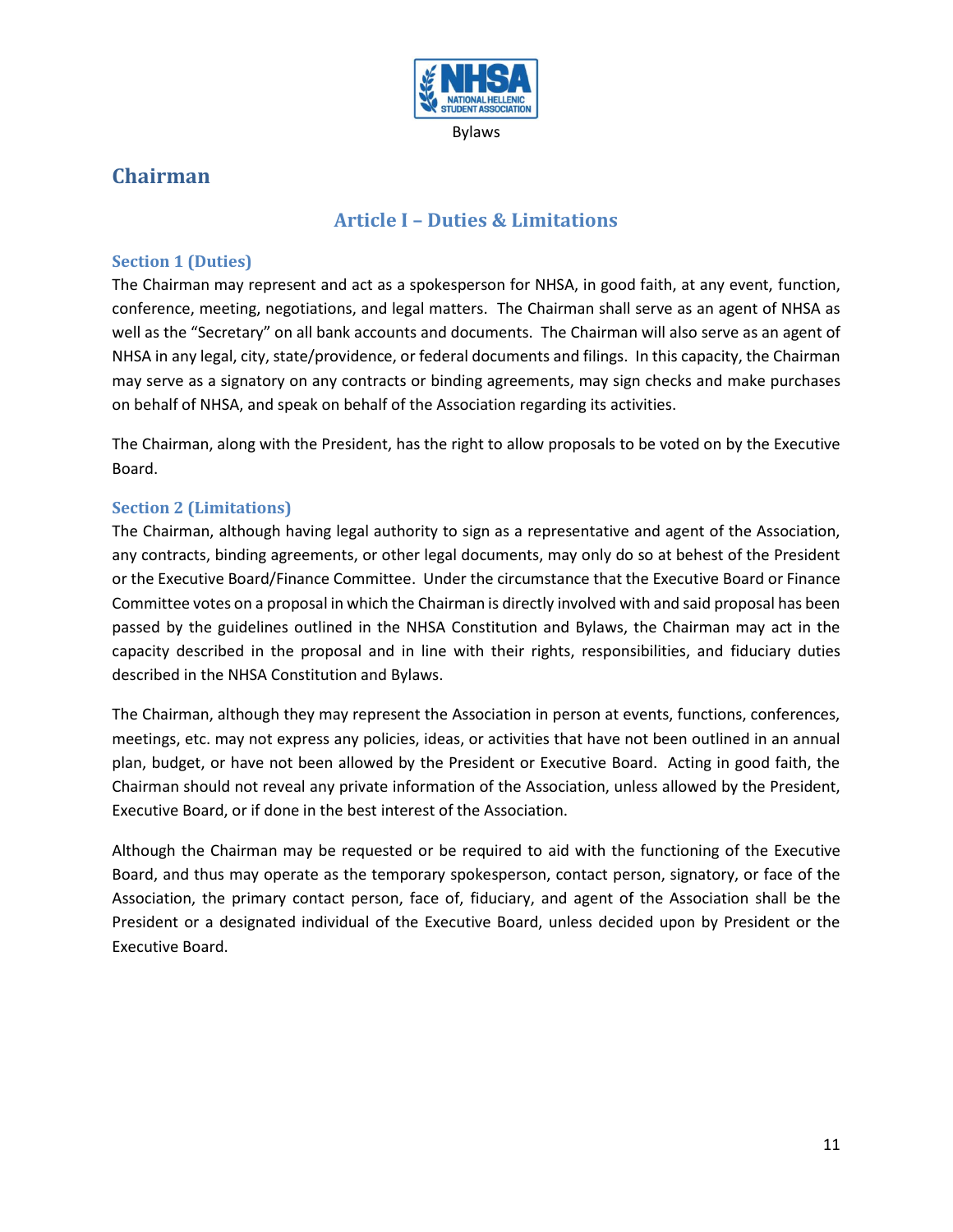

## <span id="page-11-1"></span><span id="page-11-0"></span>**Membership**

## **Article I – Qualifications, Creation, & Delegation**

#### <span id="page-11-2"></span>**Section 1 (Qualifications)**

In order for a Hellenic student organization to qualify as a Member-Chapter, the organization must (a) be recognized by their respective university, per their university guidelines; (b) fill out a membership form; (c) have at least 5 members; (d) select a Delegate (defined in Membership Article I, Section 3); and (e) pay any dues (defined in Article II, Section 1-F), if applicable. If a university has two recognized Hellenic student organization (i.e. one undergraduate and one graduate), both may be considered form membership. Upon receiving and reviewing the membership form, the Executive Board shall determine if the organization is approved as a Member-Chapter.

#### <span id="page-11-3"></span>**Section 2 (Creating Organizations)**

For students at universities without a recognized Hellenic student organization, a Member-Chapter can be instituted if there are at least five currently enrolled individuals at the university. They can petition the Executive Board to be accepted as a Member-Chapter if they comply with all qualifications throughout the NHSA Constitution and Bylaws. Membership will be preliminary and full membership will be granted when the organization is recognized by their university, per their university guidelines. Prior to full membership, preliminary members may voice their opinion to the General Assembly, however, will not have the right to vote.

#### <span id="page-11-4"></span>**Section 3 (Delegates)**

One (1) Delegate from each Member-Chapter shall represent that Member-Chapter during General Assembly meetings. The Delegate will be decided by the Member-Chapter, as they see fit, and reported to NHSA's Executive Board prior to a General Assembly meeting. Delegates must be students during the academic year in which they serve as a delegate. Each Member-Chapter will be allotted one (1) vote per proposal that is presented to the General Assembly. Only Delegates of Member-Chapters, in good standing (defined in Article II, Section 1-E), will be permitted to vote.

#### <span id="page-11-5"></span>**Section 4 (Good Standing)**

A Member-Chapter in "good standing" refers to a Member-Chapter that has submitted an updated membership form indicating at least five (5) individual members or certifies that they are a recognized student organization at their university. Furthermore, the Member-Chapter must pay dues and registration fees (if applicable) and selects an active delegate prior to a General Assembly meeting or online voting. The delegate shall be listed on the membership form and may be changed with notice to NHSA.

After one (1) year of failure to comply, they become "inactive" and upon the second year, they are no longer considered a Member-Chapter.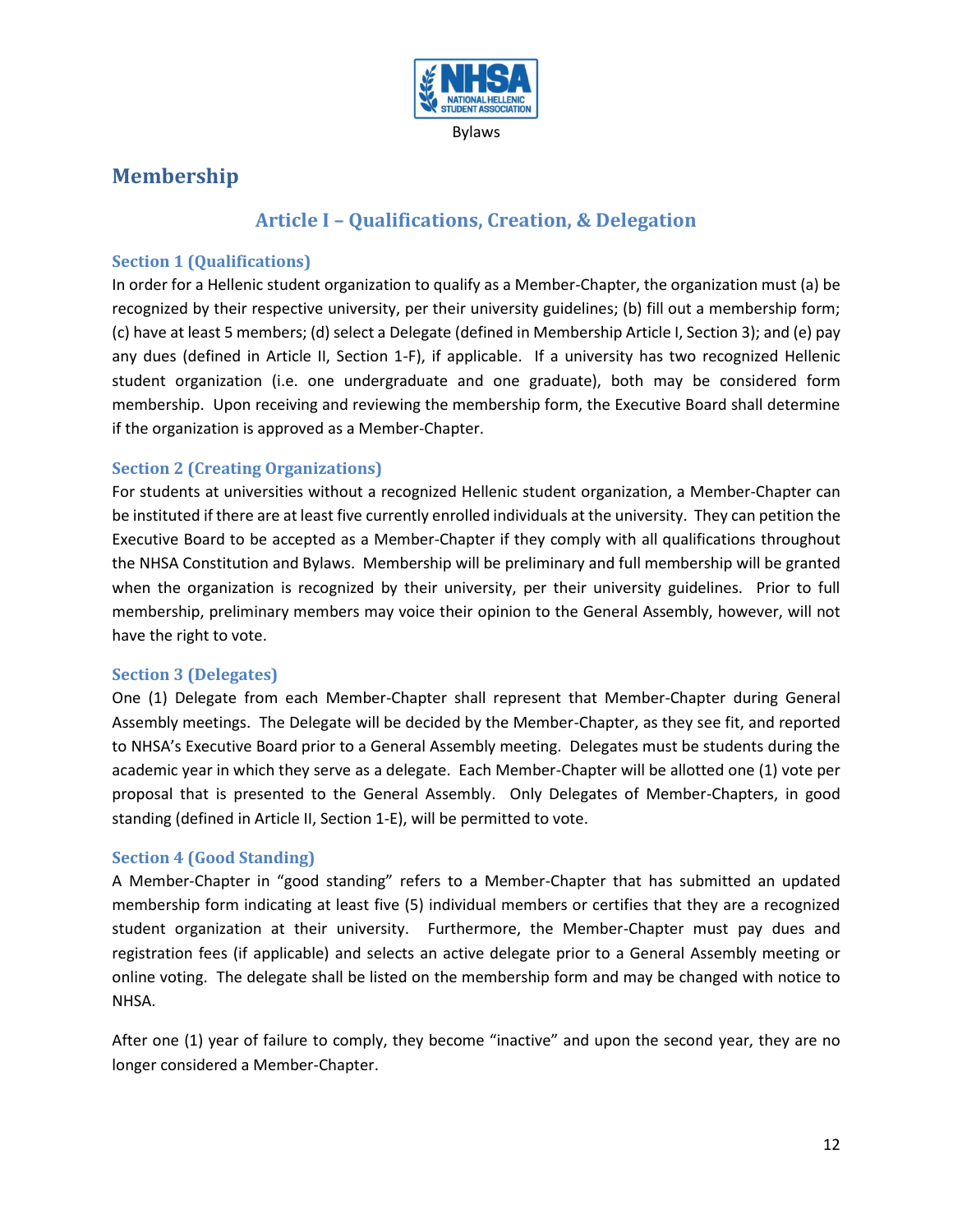

### <span id="page-12-0"></span>**Section 5 (Dues)**

<span id="page-12-1"></span>Annual dues and the amount of the dues shall be determined by the Executive Board, by majority vote.

## **Article II – Membership for Non-University Organizations**

#### <span id="page-12-2"></span>**Section 1 (Non-University Organization)**

A Hellenic young professional or youth association may join NHSA as a member, despite not being affiliated with a college/university, however will not possess the power to vote during General Assembly Meetings.

#### <span id="page-12-3"></span>**Section 2 (Requirements)**

In order to be eligible for membership, the following requirements must be met.

- a) Have at least ten members
- b) Fill out a membership form
- c) Select a representative to represent the organization at NHSA events
- d) The majority of their members are in college (defined as 51%)
- e) At least 2/3 of their membership are 18+
- f) Pay dues (to be determined by the NHSA Board of Directors or otherwise imposed by the General Assembly)
- g) Understand that in order to attend a Convention, a participant must be at least eighteen years of age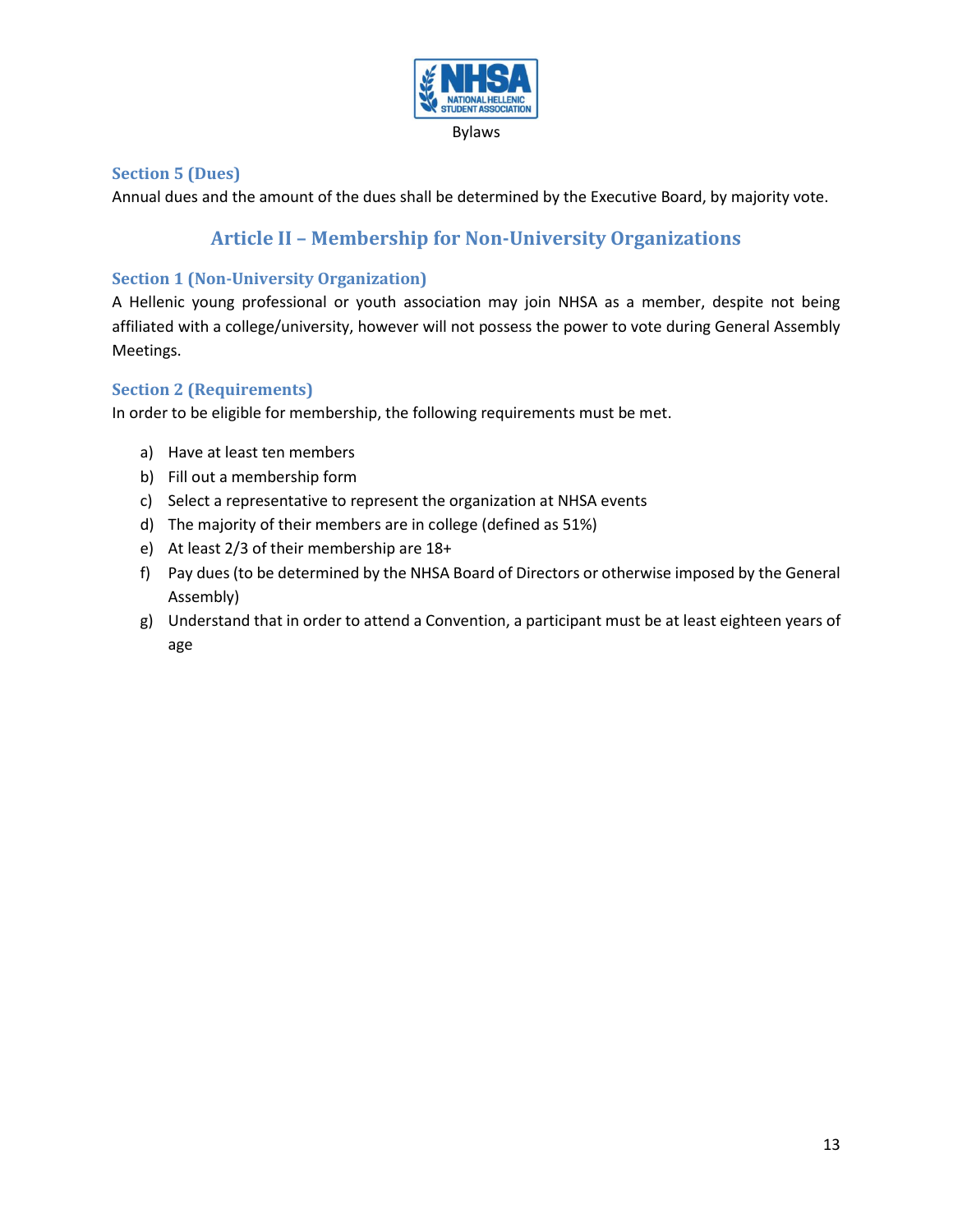

## <span id="page-13-1"></span><span id="page-13-0"></span>**Meetings**

## **Article I – General Assembly Meetings**

### <span id="page-13-2"></span>**Section 1 (General Assembly Meetings)**

The Association shall have a General Assembly meeting at least once per academic year at a time and place to be set by the Executive Board. During the fall General Assembly meeting, which typically takes place during an "NHSA Convention," elections shall be held unless emergency elections are to be initiated by the Advisory Council, Board of Trustees, or Chairman. Emergency elections are to occur only if four (4) or more Executive Board vacancies occur or if there is serious mismanagement (legal or financial) by the Executive Board. Furthermore, constitutional amendments and other matters before the General Assembly will be discussed and voted on. The Executive Board is responsible for composing the agenda of the General Assembly and for notifying all Member-Chapters about it. The Executive Board has the right to seek support for the planning of the Convention/General Assembly Meeting from Member-Chapters or other external sources.

### <span id="page-13-3"></span>**Section 2 (Convention/General Assembly Meeting Attendance)**

Conventions will be open to all members and associates of NHSA. During General Assembly meetings, although open, only Delegates will be allowed to vote.

### <span id="page-13-4"></span>**Section 3 (Quorum)**

Fifty percent (50%) of the total current number of Member-Chapter Delegates, in good standing, shall constitute a quorum. Only if every Member-Chapter has been notified about the General Assembly meeting, at least one (1) month in advance, it can be said that there is a quorum. If the Member-Chapters, after notification, declare directly or indirectly, there disinterest or inability to send a delegate or representative from their organization in person or via social media communication (Article VI, Section 5, Subsection I), they will not be counted in determining the quorum. During General Assembly meetings, in which voting is to take place, quorum must be met and maintained. If this fifty percent is not met, the Executive Board has the authority, by supermajority (defined as a 2/3 majority) vote to oversee whether or not voting is necessary at a particular meeting. If under extreme circumstances, the Executive Board can deem a vote necessary, at least thirty three percent (33%) of Member-Chapters Delegates, in good standing, must be present for a vote to take place. The Advisory Council should be sought to for advice in extreme circumstances. Should a quorum not be met or maintained, voting may be conducted online (see Elections, Article IV, Section 5).

### <span id="page-13-5"></span>**Section 4 (Agenda)**

The agenda for the Convention and General Assembly meeting shall be decided upon by the Executive Board prior to the Convention or meeting. Any member of NHSA may propose a topic or issue and if endorsed by at least 3 members of the General Assembly and/or the Executive Board, it will be discussed and decided on by the Delegates present in the quorum.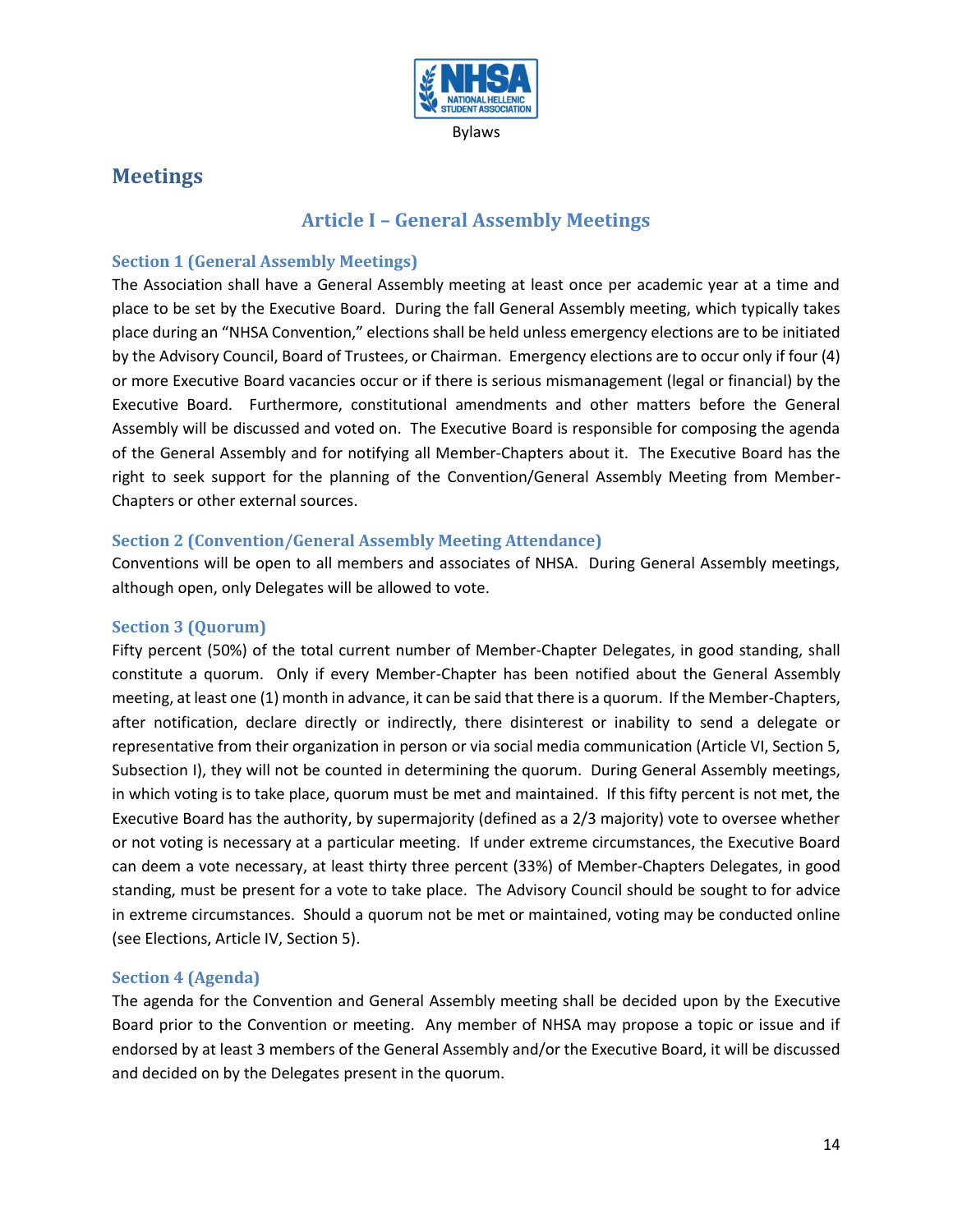

#### <span id="page-14-0"></span>**Section 5 (Meeting Minutes)**

Meeting minutes must be taken at all General Assembly, Executive Board, Advisory Council (defined in the Constitution, Article IV, Section 1), and Board of Trustees (defined in the Constitution, Article IV, Section 2) meetings.

#### *Section 5-A (General Assembly Minutes)*

General Assembly meeting minutes should be available within one (1) weeks of the meeting. All Member-Chapters should receive a notice or press release outlining the decisions made during the General Assembly meeting within two weeks. Meeting minutes should always be kept on file. Any Member-Chapter or officer of NHSA may request and shall receive a copy of the detailed General Assembly meeting minutes.

#### *Section 5-B (Executive Board Minutes)*

The Executive Board meeting minutes should be available to the Executive Board within three (3) days of the meeting. Executive Board meeting minutes and other documents can be made public unless classified by the Chairman, President, or a simple majority for the Executive Board.

An official audit of the Executive Board or the Association declassifies all documents to the audit committee. The audit committee has the power to declassify documents to the public should they deem it necessary.

#### *Section 5-C (Other Minutes)*

Minutes of the Advisory Council and Board of Trustees meetings shall be made available to the Advisory Council, Board of Trustees, and Executive Board, by the Chairman, within three (3) days of the meeting.

## **Article II – Executive Board Meetings**

#### <span id="page-14-2"></span><span id="page-14-1"></span>**Section 1 (Executive Board Meetings)**

The Executive Board shall hold at least one (1) meeting every month. The day, time, and location of such meetings will be decided upon by the President. If a member of the Executive Board is absent from more than three consecutive meetings without being excused by the President, they will be considered a member not in good standing and disciplinary action should occur in the form of impeachment.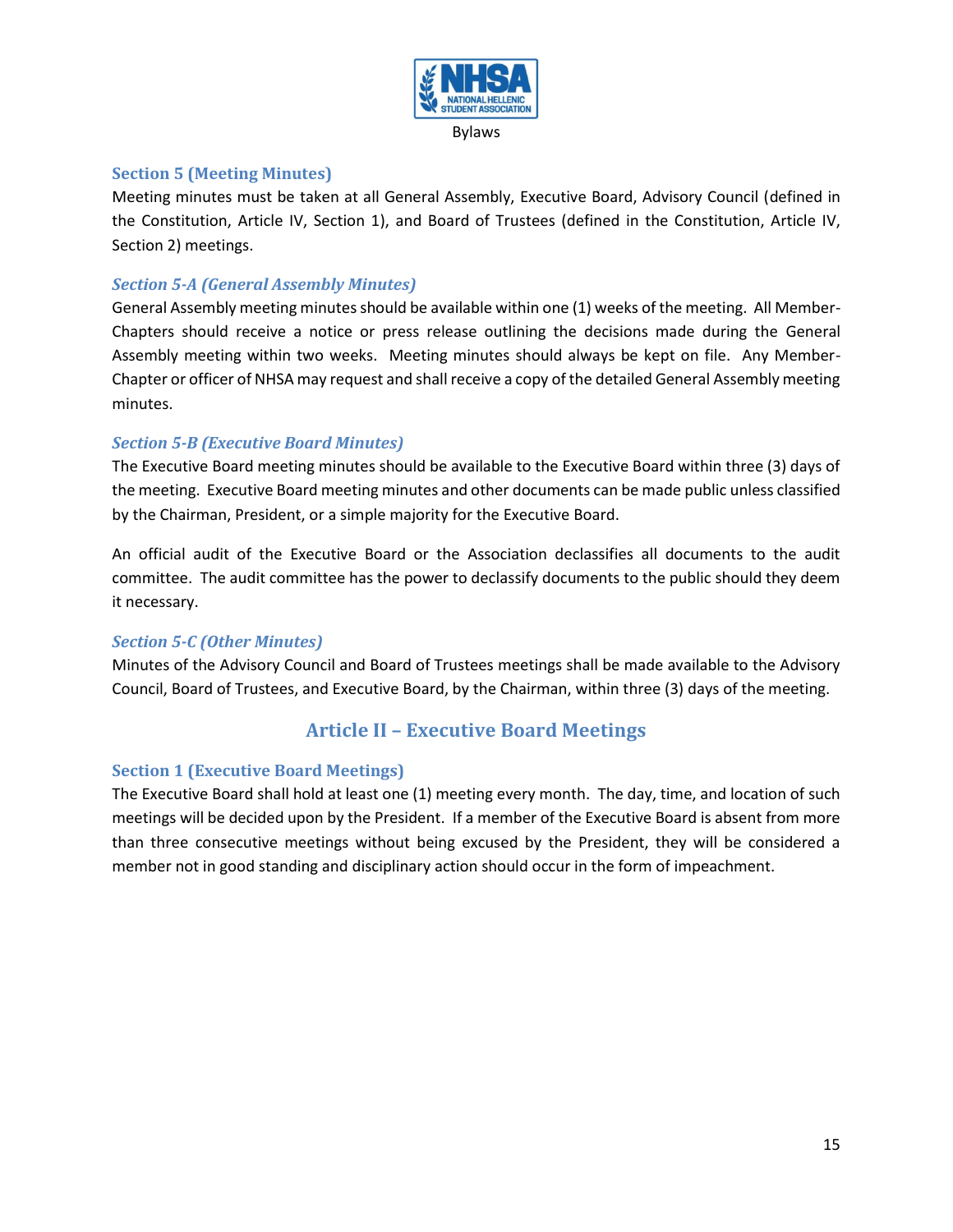

# <span id="page-15-1"></span><span id="page-15-0"></span>**Organizational Structure**

## **Article I – Executive Board**

### <span id="page-15-2"></span>**Section 1 (Policy Decisions)**

The Executive Board has the authority to make all policy decisions for the Association. The Executive Board's decision shall be made by a simple majority vote of all elected officials, excluding the President. The President shall only vote to break a tie so as to remain objective and not "take sides" during a discussion or vote. In order for a vote to take place, a quorum of two thirds (2/3) of elected officials must be present. Appointed positions will not be able to vote on matters before the Executive Board, however, may participate in the proposal discussion. Appointed positions may only vote in decisions made by a committee (defined in Article V, Section 4) in which they are in.

### <span id="page-15-3"></span>**Section 2 (Chain of Command for Meetings)**

In the case that the President is absent from a meeting, the following order will decide the individual who will lead the meeting: Vice President, Director of Operations, Treasurer. Should all of these individuals be absent from a meeting, the meeting must be rescheduled.

## **Article II – Appointed Positions**

#### <span id="page-15-5"></span><span id="page-15-4"></span>**Section 1 (Requirements)**

A current student at an accredited university in the United States or Canada may be eligible for appointed positions on the Executive Board. These individuals may also be an alumnus that has graduated within the last three (3) academic years.

#### <span id="page-15-6"></span>**Section 2 (Announcement)**

During the call for & notification of elections, the Executive Board shall also inform Member-Chapters about the appointed positions. Those wishing to be a candidate for an appointed position should submit a letter of intent similar to that of elected officials to the Chairman. Upon the conclusion of elections, any letters of intent for appointed position already collected will be combined with letters received at the time of elections. Letters of intent for appointed positions will be collected for two (2) weeks following elections. After the two weeks, the letters of intent will be divided into the respective positions and presented to the appropriate Executive Board member. The candidate for appointed position will be selected by the appropriate Executive Board member and must be approved by a simple majority of the Executive Board.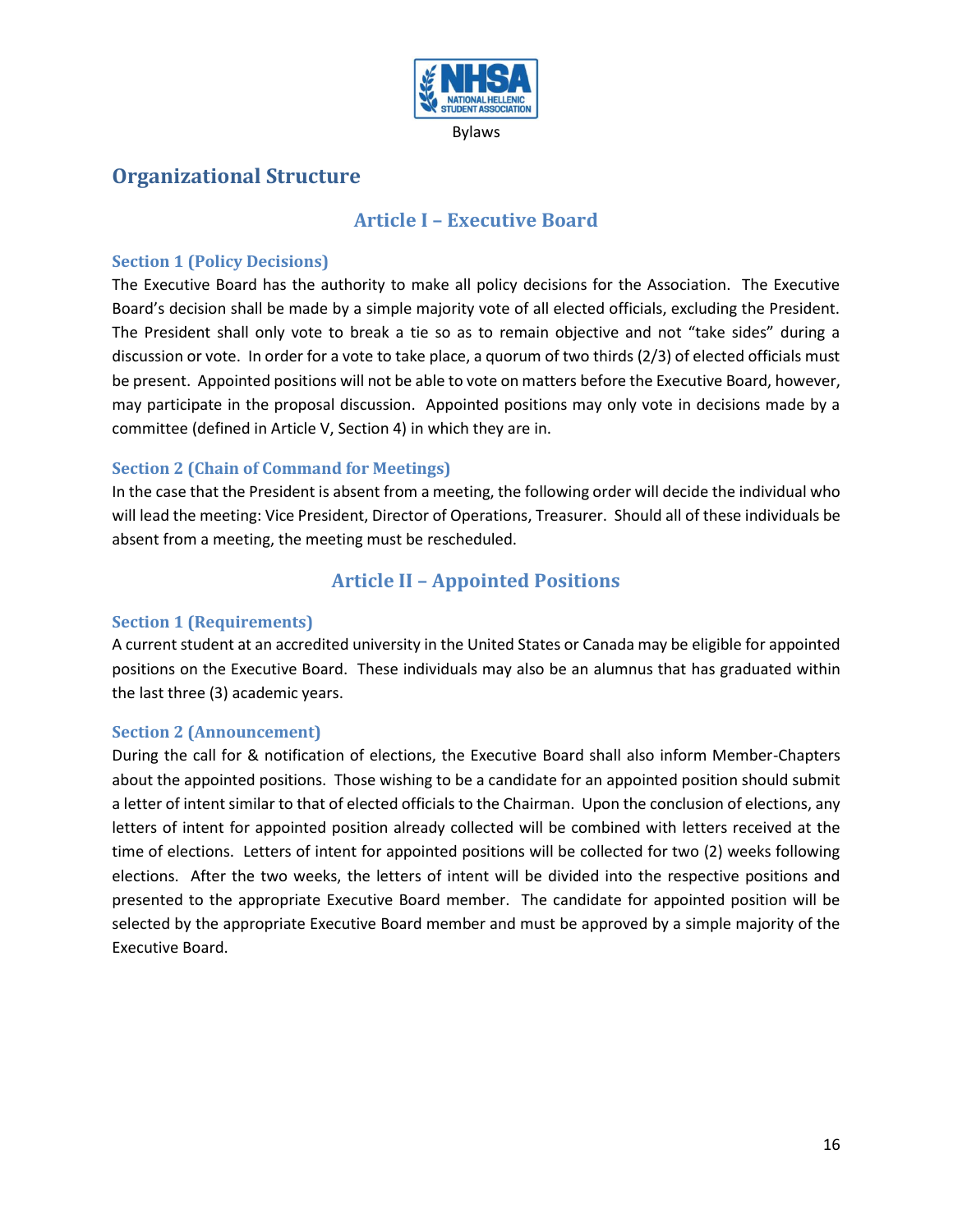

## **Article III – Other Governing Bodies**

#### <span id="page-16-1"></span><span id="page-16-0"></span>**Section 1 (Committees)**

#### *Section 1-A (General Committees)*

The Executive Board may form or dissolve committees as they see fit so long as these committees are not specifically stated in this Constitution or in any governing documents. Committees stated in this Constitution or governing documents shall follow the rules, roles, responsibilities, and policies outlined for that specific committee. Committees may be created for special projects, initiatives, or needs of the Association. Upon the completion of the need the committee was established for, the committee shall dissolve. Committees can be made up of individuals as decided on by the Executive Board. The ultimate decision made by a committee shall be made by the Chairman of that committee; however, voting may be conducted within a committee. Should the committee Chairman not be a member of the Executive Board, they should seek the approval of the Executive Board prior to making any decisions outside of a reasonable scope. A decision by a committee may not be made that is contractual or requires payment, unless first approved by the Executive Board.

#### *Section 1-B (Convention Planning Committee)*

The Association shall have a committee for each Convention it hosts. The Convention Planning Committee shall be responsible for the organization and execution of the NHSA Conventions. The Convention Chairman shall lead this committee and report to the Director of Operations & Communications.

The Convention Chairman or Co-Chairman is responsible for coordinating the efforts of NHSA and the local Hellenic student organizations to plan all aspects of a convention. The Convention Chairman can be someone on the Executive Board or can be selected from the local Hellenic student organization assisting in Convention planning process. This is the only situation in which an Executive Board member may hold two positions (i.e. their current position and Convention Chairman) as the position's tenure generally only lasts from one Convention to the next (typically 4 months). The Convention Chairman or Co-Chairman will report to the Director of Operations & Communication.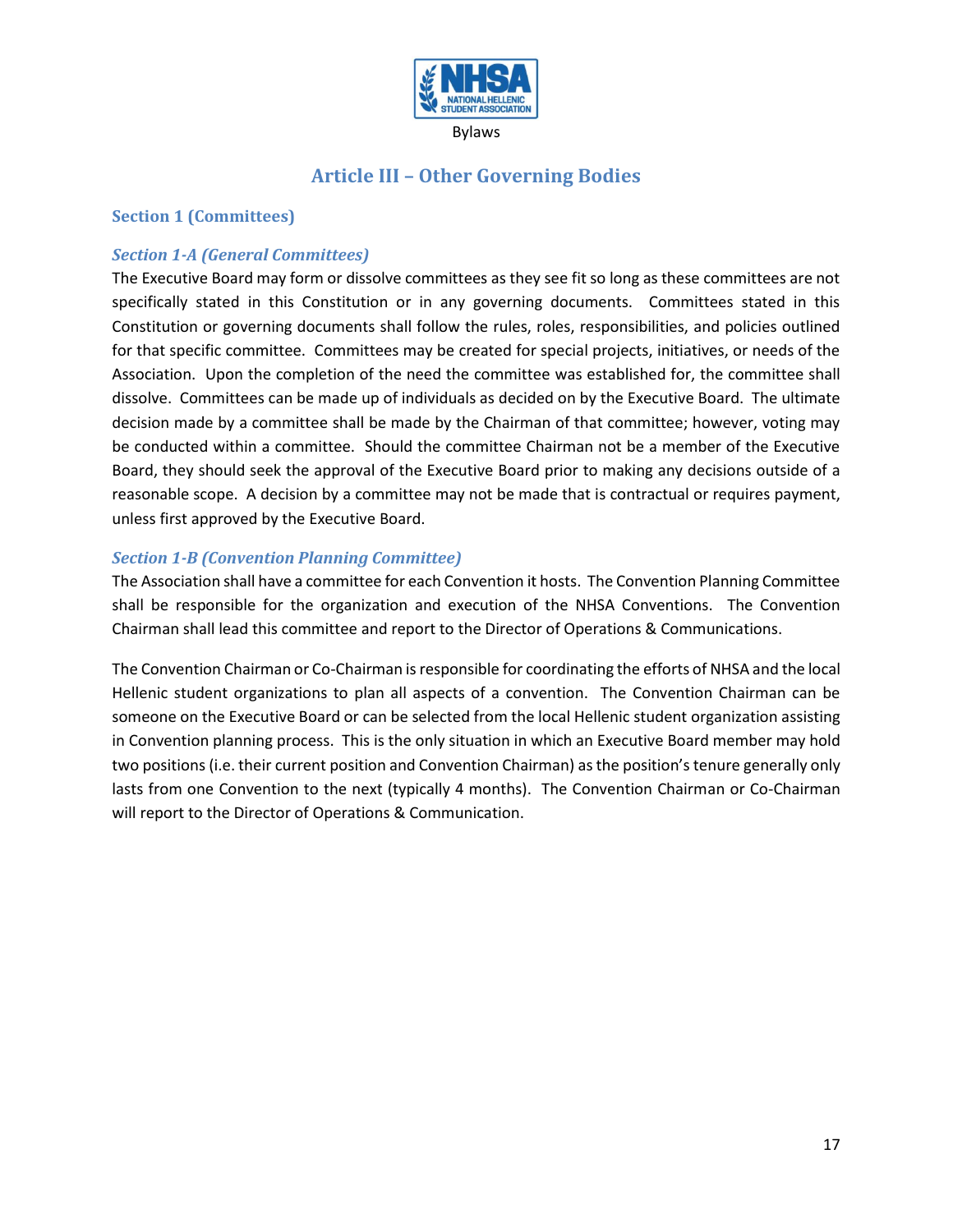

## <span id="page-17-1"></span><span id="page-17-0"></span>**Elections**

## **Article I – Candidates**

## <span id="page-17-2"></span>**Section 1 (Candidate Requirements)**

Current students attending accredited universities in the United States or Canada and students who have graduated within two (2) academic year may run for elected positions (defined in Constitution Article III, Section 1-A) on the Executive Board. It is strongly recommended and encouraged that all candidates for elected positions are from a Member-Chapter.

At least one (1) week prior to elections, the Chairman will collect letters of intent from each person wishing to run for a position. The letter does not have a specific length, however, should (a) address the top one or two positions the candidate wishes to run for, (b) why they want to run for those specific positions, (c) what experience they have, and (d) what they hope to accomplish during their tenure if elected.

## **Article II – Election Notification**

## <span id="page-17-4"></span><span id="page-17-3"></span>**Section 1 (Call for & Notification of Elections)**

The Executive Board shall call regular elections, which shall be held in the fall of each year during a General Assembly meeting, unless conducted online (defined in Election, Article IV, Section 5), within timeframe of two (2) weeks.

The Executive Board shall notify all members, at least one (1) month in advance, of the exact day, time, location, and method of elections. Two (2) weeks notice shall be given at the General Assembly if online elections are to be held.

## **Article III – Electoral Committee**

### <span id="page-17-6"></span><span id="page-17-5"></span>**Section 1 (Electoral Committee)**

An Electoral Committee shall preside over the election process. It shall be formed one (1) week prior to the elections, upon the request of the Chairman and his/her receiving the letters of intent. Upon the announcement of elections by the Executive Board, the Electoral Committee shall handle all election related communications, documents, and processes, unless otherwise delegated back to the Executive Board by the Chairman.

The Electoral Committee shall be chaired by the Chairman and consist of two other individuals to be selected by him/her and approved by the Executive Board by a simple majority of their quorum (defined in Executive Board, Article III, Section 5). Only one of the two remaining Electoral Committee positions may be held by an Executive Board member, so long as they are not running for a position in the upcoming elections. The other individual may be selected from the Advisory Council, Board of Trustees, General Assembly, Delegates, or other individuals.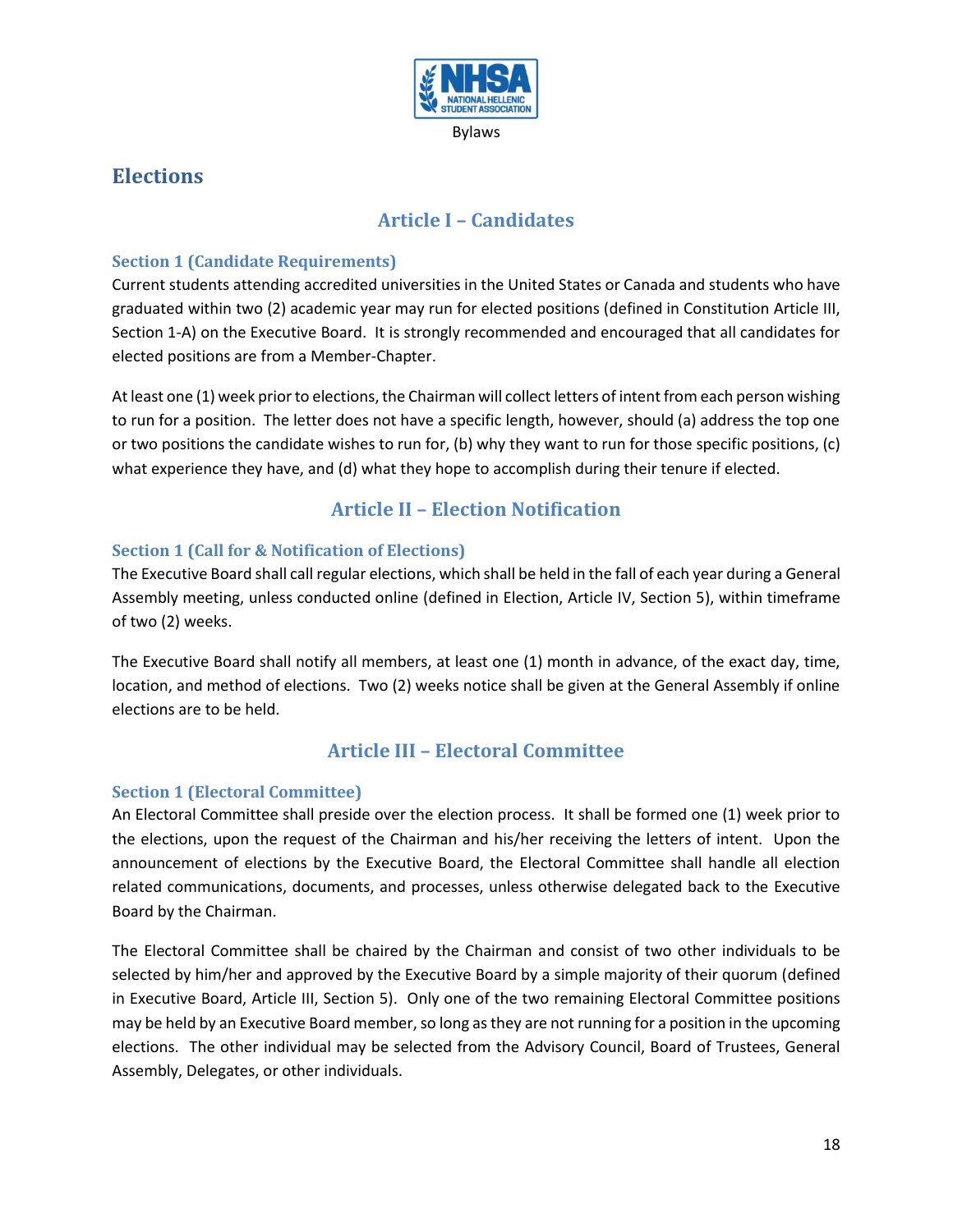

During the course of elections, the out-going Executive Board holds no authority overall the election process. Only the Electoral Committee shall be allowed to make decisions on behalf of the Association and interpret the Constitution and governing documents within the scope of the election process. In the case of a dispute during the electoral process, the Electoral Committee is responsible for handling the dispute in a way they see fit, so long as it abides by this Constitution and the governing documents of the Association. A majority vote of the General Assembly quorum is required to overturn a decision made by the Electoral Committee.

Immediately after the end of the voting process, the Electoral Committee shall count the votes, publicly, in witness of the General Assembly, and announce the members of the newly elected Executive Board. The Electoral Committee must announce to all Member-Chapters the results of the elections within one week of the election date. After confirming that the elections were valid, declaring the members elected to the Executive Board, and issuing the election result announcement, the Electoral Committee shall dissolve.

## **Article IV – Election Rules & Procedures**

## <span id="page-18-1"></span><span id="page-18-0"></span>**Section 1 (Election Rules)**

The rules governing the electoral process for the Executive Board are below.

- a. A quorum (defined in Meetings, Article I, Section 3) must be maintained throughout the course of elections.
- b. Each Member-Chapter is allotted one vote per position. A blank ballot is considered an abstention.
- c. More than one person from the same university/Member-Chapter may run for a particular position, however, there can only be one person from the same Member-Chapter being elected to the Executive Board. Once a candidate from a Member-Chapter occupies a position on the Executive Board, no other person from that Member-Chapter can hold an elected position. Furthermore, no more than two members from the same region may preside on the elected Executive Board at one time and no more than five (5) on the entire Executive Board. An exception, for one additional candidate per region, if the candidate will be or is an alumnus. Final decision will be made by the Electoral Committee.
- d. An individual can be nominated by a member of the General Assembly prior to elections, should they have not filed a letter of intent. Candidates for the elected positions on the Executive Board must be endorsed by at least one member of the General Assembly.
- e. Voting for elected positions on the Executive Board shall be conducted with secret and anonymous ballots.
- f. To be elected, a candidate must receive the majority of all votes casted by the Delegates present in the General Assembly quorum. In the case that the winning candidate has received less than one-fifth (1/5) of the votes, there will be a runoff second election between the two front-runners.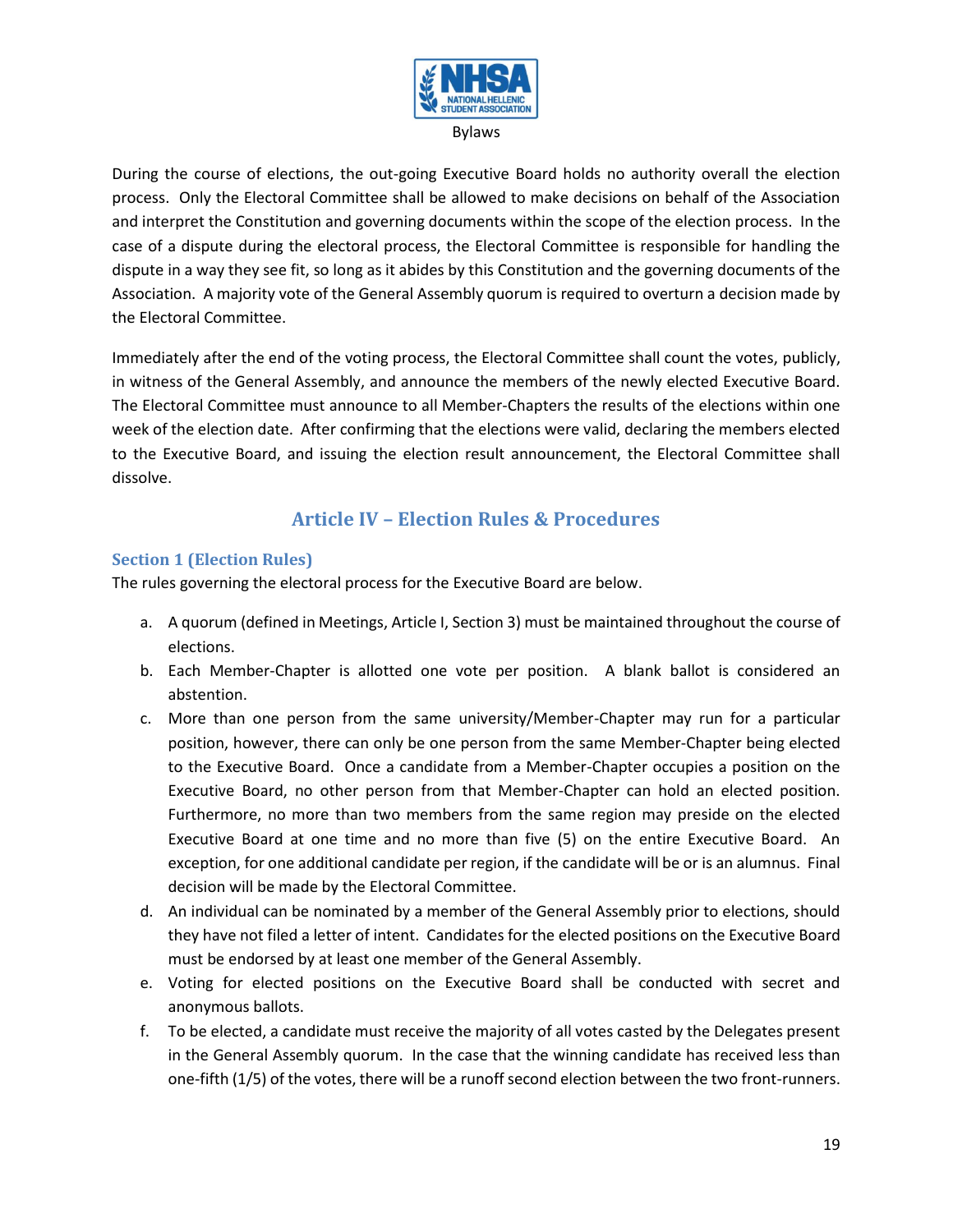

- g. An impeached (defined in Vacancy, Article I, Section 2) Executive Board member shall not be eligible to run for an Executive Board position.
- h. All candidates, nominations, endorsements, and results should be recorded in the official meeting minutes of the General Assembly.
- i. To determine equal rights among regions and Member-Chapters, as the electoral process commences, with the order designated in the Exec. Board hierarchy, as a higher-ranking position is filled from a particular Member-Chapter, City, State/Province, or Region, in that order of relative importance with regard to the stated ideal, that Member-Chapter, City, State/Province, or Region, loses preference, privilege and right to have a second representative run for elected position. It regains this preference, privilege, and right as the elections proceed to lower-ranking offices. This measure can be offset if a candidate receives the supermajority of the General Assembly's vote.

#### <span id="page-19-0"></span>**Section 3 (Election Process)**

- a. The elected officers shall be voted in the following order: President, Vice President, Director of Operations Treasurer, Director of Communications, Director of Special Projects & Initiatives, and Director of Marketing.
- b. Candidates are announced by the Electoral Committee for each position. They will confirm their nominations and endorsements. At this time, last minute nominations and endorsements may take place. The Electoral Committee shall make the order in which speeches will be given.
- c. All candidates for a specific position are asked to leave the room in which voting is taking place, except for the one giving their speech in order to avoid unfair advantage to subsequent speakers.
- d. Each candidate will be allowed at most three (3) minutes to deliver their speech. The Electoral Committee will keep the time and notify the candidate when their time is up.
- e. The General Assembly will be allowed to ask the candidate questions for three (3) minutes.
- f. Upon the completion of all speeches for a particular position, all candidates for that position shall remain outside the voting room. At this time, the General Assembly will have ten (10) minutes to discuss the candidates. A motion to shorten or lengthen the time can be made and voted on.
- g. Upon the completion of the discussion, the candidates are allowed to return to the voting room.
- h. Each Delegate is allowed one vote per position and each position will be voted on separately.
- i. Should the candidate also be a Delegate for their Member-Chapter, they are allowed to cast a vote on behalf of their Member-Chapter, however, if there is someone else who can vote instead of the candidate, it shall be required that the alternate person casts the vote for that particular position.
- j. When voting is complete and all ballots are collected, the Electoral Committee will count the votes.
- k. The candidates with the most votes will win the election for that position (given that other sections in the Article are not violated).
- l. Social media communication, in which live voice or video is available, may be used for voting during an in-person vote and count towards the quorum. This will be done at the discretion of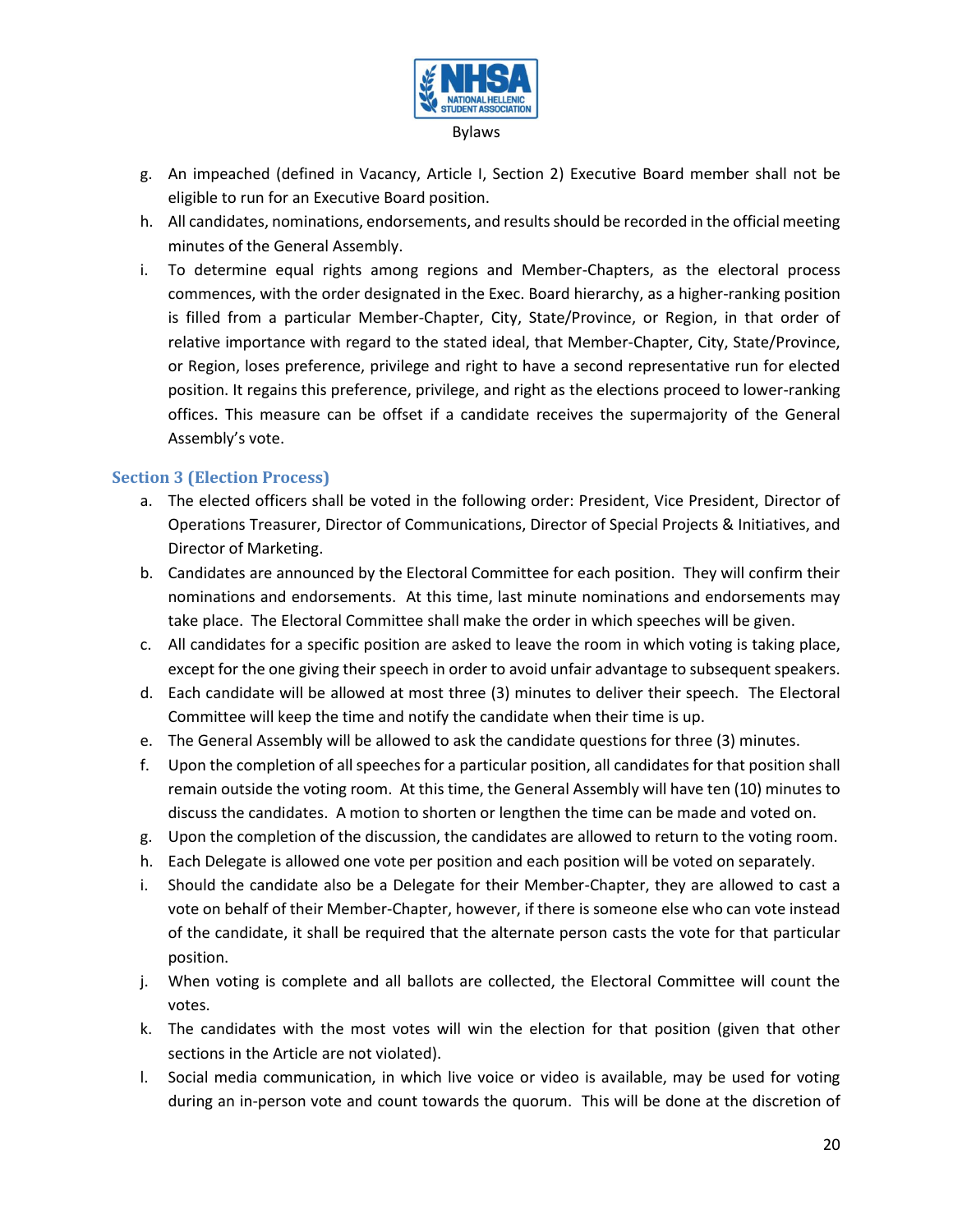

the Electoral Committee for elections and the Executive Board for Constitutional amendments and other matters before the General Assembly.

### <span id="page-20-0"></span>**Section 4 (Duties)**

The duties of the newly elected Executive Board shall begin on January 1<sup>st</sup>. The outgoing Executive Board members shall remain in office until December 31<sup>st</sup>. They must transfer all documents and be available to assist and train the newly elected officers, during the transition period.

## <span id="page-20-1"></span>**Section 5 (Online Votes)**

For specific purposes, voting may take place online using an email specific survey or election website. Online voting can only take place if an in-person vote is not feasible at a General Assembly meeting/Convention or in urgent situations decided upon by the Executive Board and agreed to by the Chairman.

If the number of votes (for, against, abstain) equal or surpasses the required quorum, then the vote is considered legitimate. An online vote must be closed within five (5) to seven (7) business days. This may be done for elections, Constitutional amendments, or other matters before the General Assembly.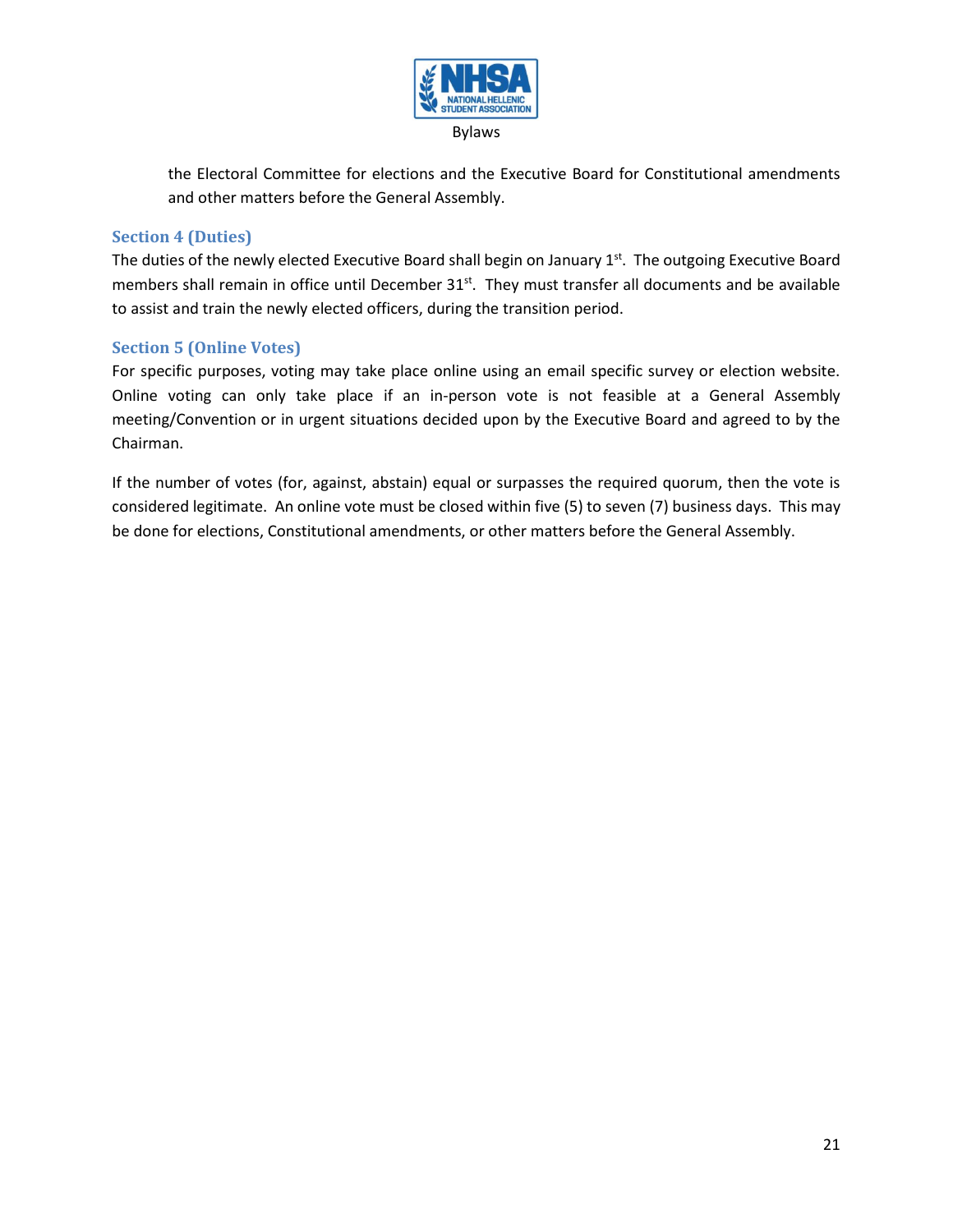

## <span id="page-21-1"></span><span id="page-21-0"></span>**Vacancy**

## **Article I – Types of Vacancies**

## <span id="page-21-2"></span>**Section 1 (Resignation)**

Any member of the Executive Board, Advisory Council, Board of Trustees, or the Chairman may resign by submitting a written letter/e-mail of resignation.

Chairman resignation should be submitted to the Executive Board, Advisory Council, and Board of Trustees. Advisory Council, the Board of Trustees, and President resignation should be submitted to the Chairman. All other Executive Board members' resignation shall be submitted to the President.

## <span id="page-21-3"></span>**Section 2 (Impeachment)**

Any individual serving on the Executive Board, Advisory Council, Board of Trustees, or the Chairman who is granted authority to perform their duties of the position in conformity with the purpose, objectives, and Constitution of the Association, must make decisions and act on an informed basis, in good faith, and with the honest belief that their actions are in the best interest of the Association and its members. If any of the aforementioned leadership bodies act in a manner that grossly diverges from these standards in the form of serious misconduct or the intentional abuse or violation of the collective trust conferred by the Association's members, the General Assembly shall have the power to decide by a two-thirds (2/3) vote on whether an impeachment proceeding should be initiated. Also, a supermajority vote by any of the branches can initiate the impeachment process.

Should impeachment occur, the impeached member shall lose all power associated with their position. During the impeachment process, the individual is suspended of all rights and privileges of the office which they hold until the verdict is reached. Defer to the chain of command to determine how to fill the respective position.

### *Section 2-A (Disciplinary Committee)*

If such a proceeding is commenced, a Disciplinary Committee consisting of seven (7) members shall be formed in order to conduct a hearing on the allegations. The Committee shall consist of: two Executive Board members (chosen in order of the hierarchy), two Advisory Council members, two Board of Trustee members or two (2) third party individuals, and the Chairman. Should the Chairman be facing allegations, their position on the Disciplinary Committee shall be replaced by a Board of Trustees member or a thirdparty individual. The Committee is to gather relevant information relating to the allegations of misconduct and oversee the witness testimony of the relevant parties, granting the opportunity for the party moving to impeach and the accused office holder to explain their positions. The committee shall make a decision by simple majority; the accused office holder shall be forced to resign.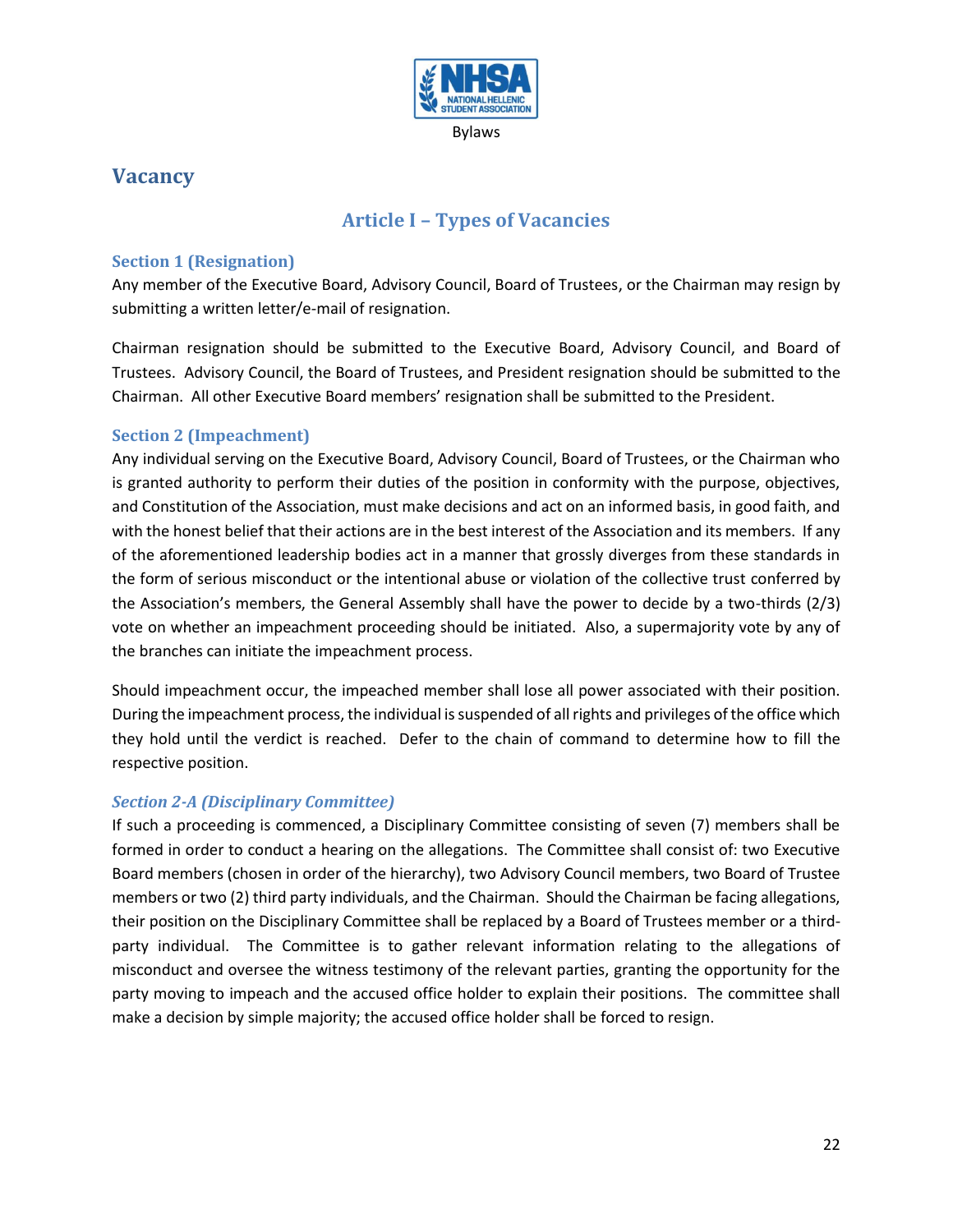

#### Bylaws

#### *Section 2-B (Enrollment Status & Criminal Offence)*

If an elected or appointed position loses their enrollment status at a university due to explosion or convicted of a crime, they shall be removed from their position immediately without the process impeachment.

#### <span id="page-22-0"></span>**Section 3 (Vacancy)**

### *Section 3-A (Position Vacancy)*

In the event of a vacancy of an elected position, the vacancy shall be filled using the following order: Vice President, Director of Operations, Treasurer, Director of Communications, Director of Special Projects & Initiatives, and Director of Marketing. Should the next highest-ranking elected positions be unwilling, unable, or ineligible to fill the vacant position, it shall move to the next official in the line of succession. The officer of the newly occupied position shall remain for the term length of the person they replaced. The succession shall be approved by the chairman. Should the Executive Board feel the Chairman has made an unfair decision, they may overturn the discussion with a unanimous vote of all remaining elected officials.

In the event that a vacated position cannot be filled internally through the line of succession (chain of command), the Executive Board can nominate and vote by a supermajority the appointment of a nonelected official to an elected position for the remaining term. If the Executive Board does not wish to nominate or is unable to vote in favor of any of the nonelected officials, then the Executive Board all thirdparty individuals and may receive letters of intent that it will then internally vote for and elect an official by a super majority vote. This internal election must be approved by the Chairman.

### *Section 3-B (Vacancy of Appointed Positions)*

In the event of a vacancy of an appointed position, a new person shall be appointed.

### <span id="page-22-1"></span>**Section 4 (Suspension)**

More than three (3) vacancies that either occur concurrently or cannot be filled by the aforementioned line of succession are grounds for automatic suspension of the current Executive Board and a call for immediate elections should take place.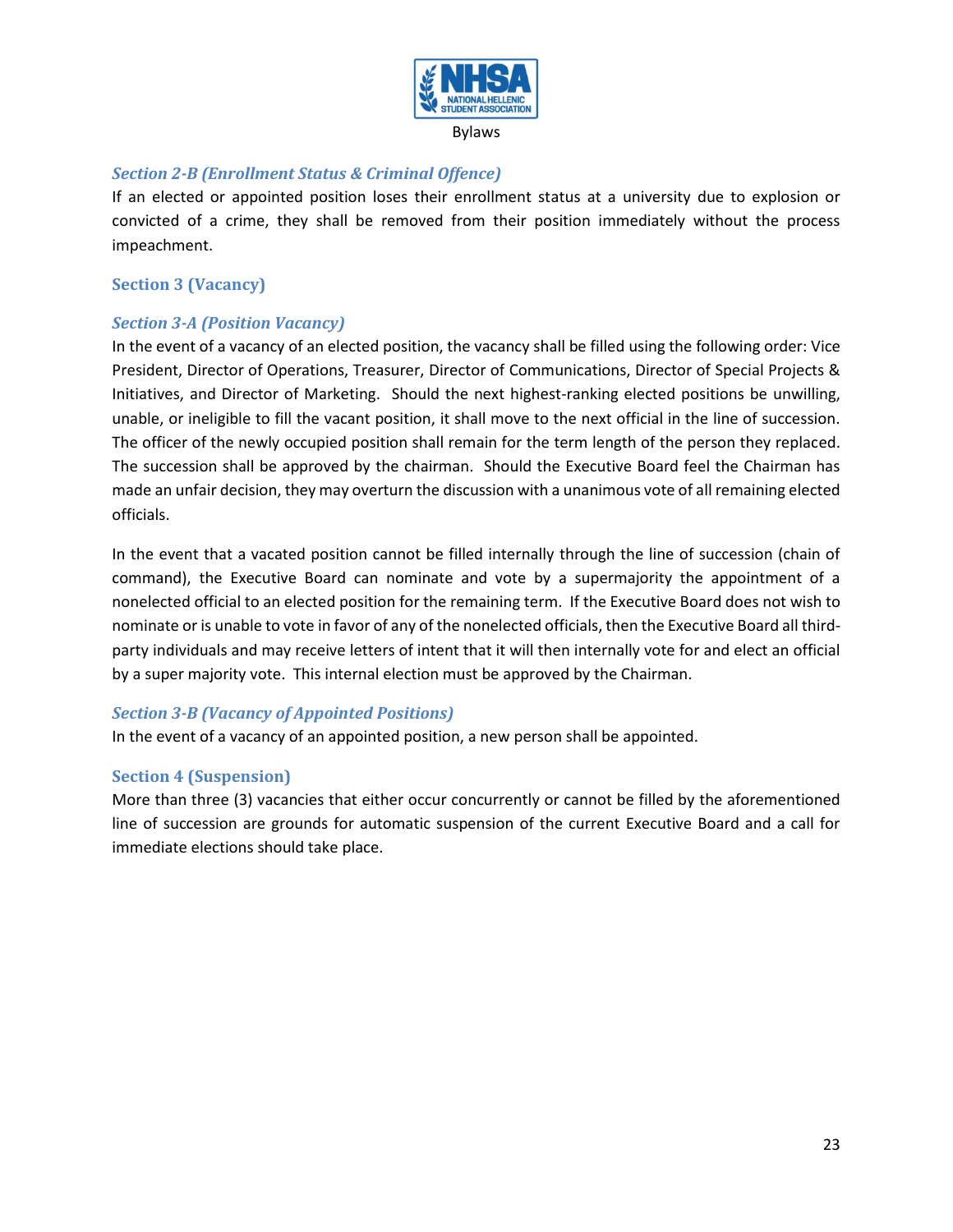

# <span id="page-23-1"></span><span id="page-23-0"></span>**Amending the Constitution, Bylaws & Governing Documents**

## **Article I - Voting**

### <span id="page-23-2"></span>**Section 1 (Voting)**

Amendments to the Constitution or governing documents require a simple majority of the General Assembly so long as quorum is maintained. At this time, a vote can take place. Votes for, against, and abstentions regarding the amendments must be counted and recorded in the meeting minutes. If an amendment passes, it takes effect immediately, unless otherwise decided on by the General Assembly. Should voting not be able to take place at the General Assembly meeting, a vote may be conducted online.

Amendments submitted to the Executive Board, by a Member-Chapter, prior to the General Assembly meeting must be discussed at the following General Assembly meeting, should three (3) endorsements be collected. Should there be less than three endorsements, the Executive Board may decide by simple majority vote to present the proposed amendments to the General Assembly. Amendments may also be proposed at the time of the General Assembly. Proposed amendments will be presented in a way that clearly shows the original section of the Constitution or governing documents and the new version.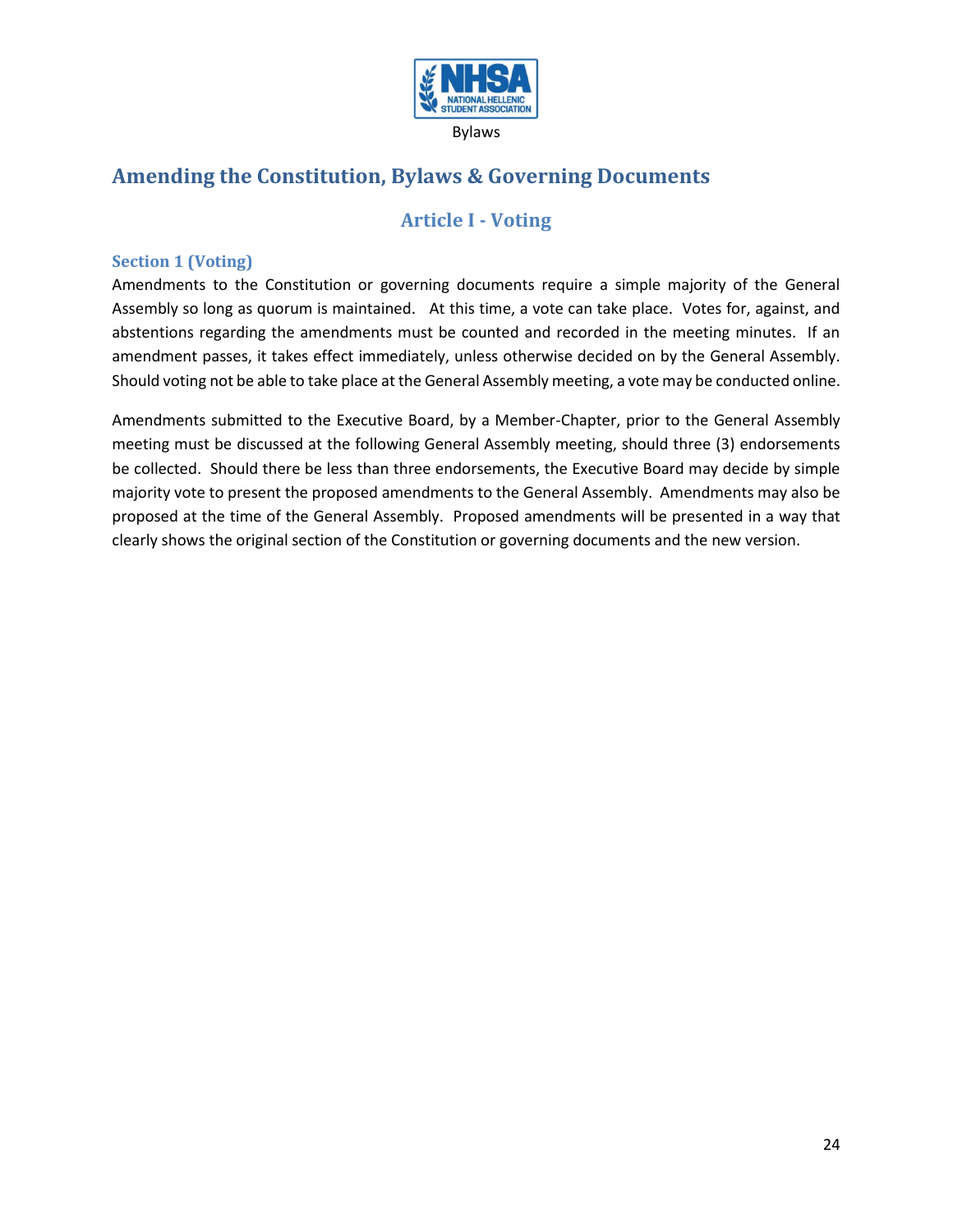

# <span id="page-24-1"></span><span id="page-24-0"></span>**Conflict of Interest Policy**

## **Article I – Purpose & Definition**

#### <span id="page-24-2"></span>**Section 1 (Purpose)**

The purpose of the conflict of interest policy isto protect the National Hellenic Student Association (NHSA) of North America, Inc.'s ("Association") interest when it is contemplating entering into a transaction or arrangement that might benefit the private interest of an officer or director of the Association or might result in a possible excess benefit transaction. This policy is intended to supplement but not replace any applicable state and federal laws governing conflict of interest applicable to nonprofit and charitable organizations.

#### <span id="page-24-3"></span>**Section 2 (Definitions)**

- 1. **Interested Person**: Any Board of Directors, Advisory Council members, Board of Trustees (collectively, principal officer), "directors" listed on government filings, volunteers, member of a committee with governing board delegated powers, or employees(if applicable), who has a direct or indirect financial interest, as defined below, is an interested person.
- 2. **Financial Interest**: A person has a financial interest in the person has, directly or indirectly, through business, investment, or family:
	- a. An ownership or investment interest in any entity with which the Association has a transaction or arrangement,
	- b. A compensation arrangement with the Association or with any entity or individual with which the Association has a transaction or arrangement, or
	- c. A potential ownership or investment interest in, or compensation arrangement with, any entity or individual with which the Association is negotiating a transaction or arrangement.
- <span id="page-24-4"></span>3. **Compensation**: includes direct and indirect remuneration as well as gifts or favors that are not insubstantial.

## **Article II – Procedures, Recording & Compensation**

### <span id="page-24-5"></span>**Section 1 (Procedures)**

### <span id="page-24-6"></span>*Section 1-A (Duty to Disclose)*

In connection with any activity that may cause an actual or possible conflict of interest, an interested person must disclose the existence of the financial interest and be given the opportunity to disclose all material facts to the directors and members of committees with governing board delegated powers considering the proposed transaction or arrangement.

#### <span id="page-24-7"></span>*Section 1-B (Determining Whether a Conflict of Interest Exists)*

After disclosure of the financial interest and all material facts, and after any discussion with the interested person, he/she shall leave the governing board or committee meeting while the determination of a conflict of interest is discussed and voted upon. The remaining board or committee membersshall decide if a conflict of interest exists. (Note: This is not a determination of whether or not to proceed with the proposal at hand in which the conflict of interest may or may not exist; refer to Article III, Section 3.)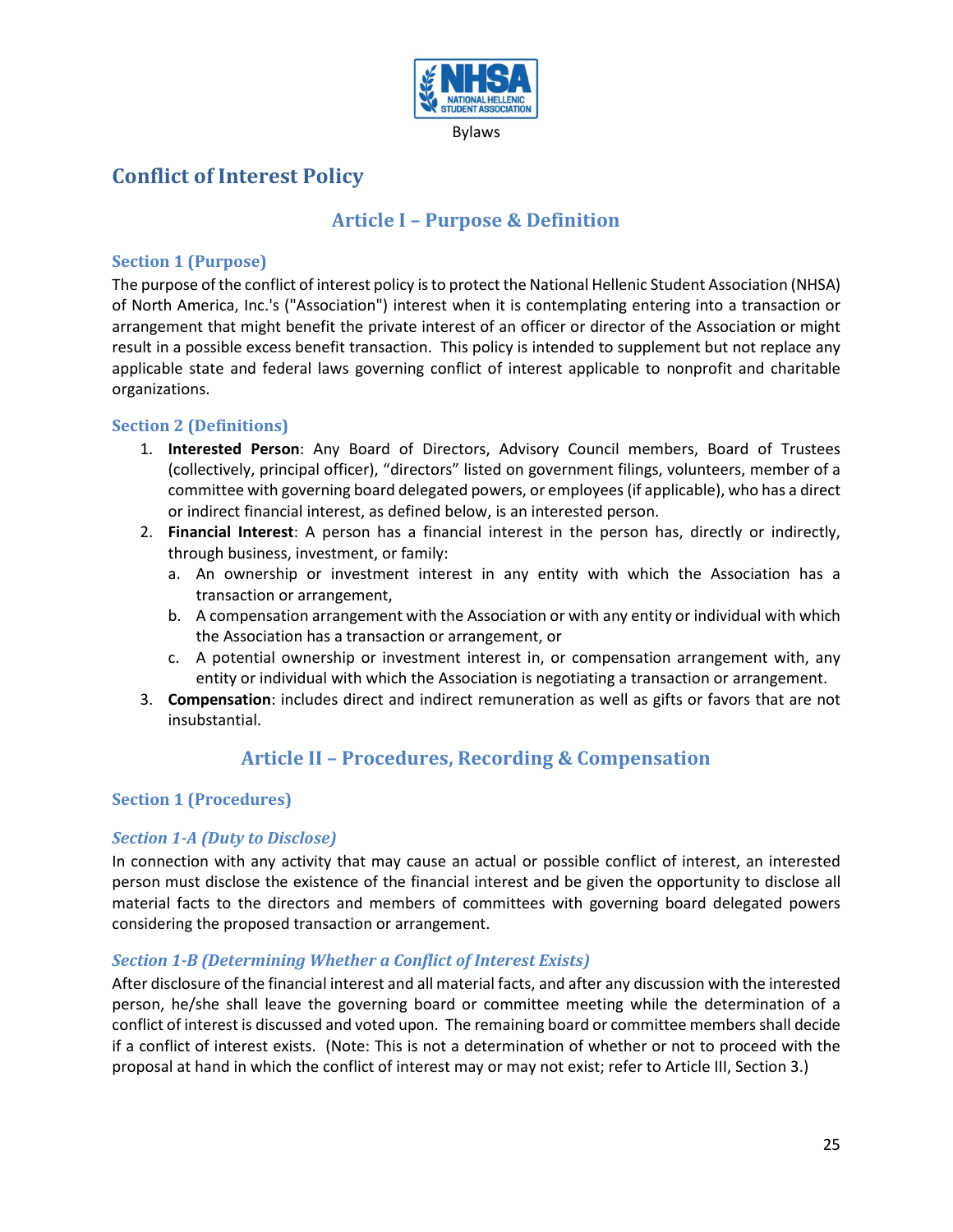

#### Bylaws

## *Section 1-C (Procedures for Addressing the Conflict of Interest)*

- 1. An interested person may make a presentation at the governing board or committee meeting, but after the presentation, he/she shall leave the meeting during the discussion of, and the vote on, the transaction or arrangement involving the possible conflict of interest.
- 2. The chairperson of the governing board or committee shall, if appropriate, appoint a disinterested person or committee to investigate alternatives to the proposed transaction or arrangement.
- 3. After exercising due diligence, the governing board or committee determine whether the Association can obtain with reasonable efforts a more advantageous transaction or arrangement from a person or entity that would not give rise to a conflict of interest.
- 4. If a more advantageous transaction or arrangement is not reasonably possible under circumstances not producing a conflict of interest, the governing board or committee shall determine by a majority vote of the disinterested directors whether the transaction or arrangement is in the Association's best interest, for its own benefit, and whether it is fair and reasonable. In conformity with the above determination it shall make its decision as to whether to enter into the transaction or arrangement.

## *Section 1-D (Violations of the Conflict of Interest Policy)*

- 1. If the governing board or committee has reasonable cause to believe a member has failed to disclose actual or possible conflicts of interest, it shall inform the member of the basis of such belief and afford the member an opportunity to explain the alleged failure to disclose.
- 2. If, after hearing the member's response and after conducting further investigation as warranted by the circumstances, the governing board or committee determines the member has failed to disclose an actual or possible conflict of interest, it shall take appropriate disciplinary and corrective action.

### <span id="page-25-0"></span>**Section 2 (Records of Proceedings)**

The minutes of the governing board and all committees with board delegated powers shall contain:

- 1. The names of the persons who disclosed or otherwise were found to have a financial interest in connection with an actual or possible conflict of interest, the nature of the financial interest, any actions take to determine whether a conflict of interest was present, and the governing board's or committee's decision as to whether a conflict of interest in fact existed.
- 2. The names of the persons who were present for discussions and votes relating to the transaction or arrangement, the content of the discussion, including any alternatives to the proposed transaction or arrangement, and a record of any votes taken in connection with the proceedings.

### <span id="page-25-1"></span>**Section 5 (Compensation)**

#### <span id="page-25-2"></span>*Section 5-A (Governing Board)*

A voting member of the governing board who receives compensation, directly or indirectly, from the Association for services is precluded from voting on matters pertaining to that member's compensation.

#### <span id="page-25-3"></span>*Section 5-B (Committee)*

A voting member of any committee whose jurisdiction includes compensation matters and who receives compensation, directly or indirectly, from the Association for services is precluded from voting on matters pertaining to that member's compensation.